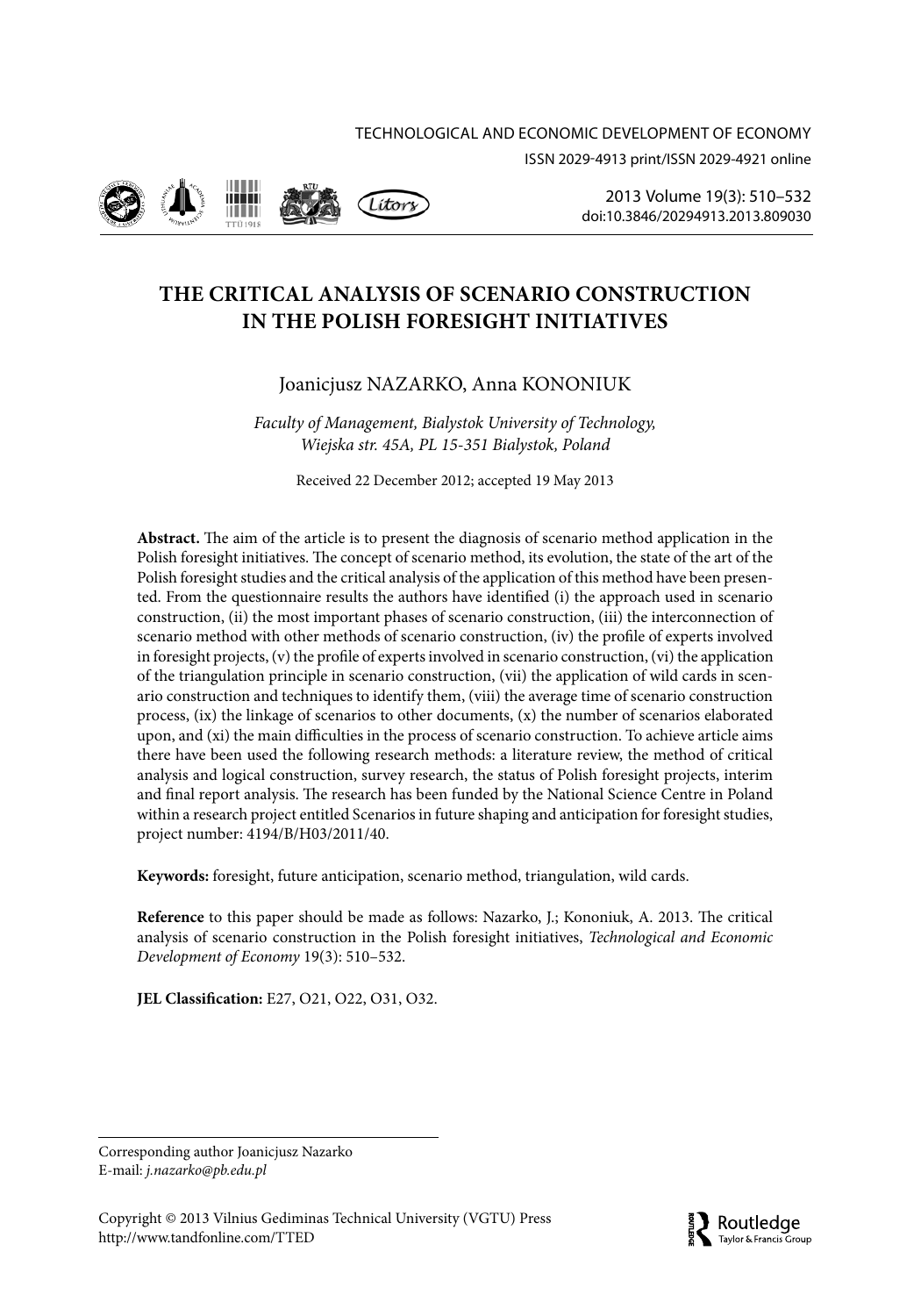#### **Introduction**

According to Giddens, one of the most important features of the contemporary society is its attitude to time, particularly to the future, which anticipation should be well-thought-of and in the ideal situation carefully planned (Tsoukas, Shepherd 2004). This thesis seems to gain its importance in times characterized by the high dynamics of social, economic, technological, political and legal factors which influence the processing of information coming from a great variety of sources. As noted by Zavadskas and Turskis (2010), *in many real-world decision problems, a decision-maker has a set of multiple conflicting objectives*. Traditional forecasting methods – being fixed in their assumptions – often fail to predict the future in turbulent times. A policy tool that takes into perspective the widely understood environment is foresight *defined as systemic, participatory, future intelligence gathering and medium to long term vision building process aimed at present day decisions and mobilizing joint actions* (Georghiou *et al.* 2008). It should be emphasized that the complexity and essence of foresight makes it not only a useful tool of future anticipation, but also an element of its shaping and even managing. The uniqueness of foresight is its additive value, which is a desired future vision. The creation of desired visions is possible due to the implementation of the scenario method in foresight research process. As noted by Bradfield *et al.* (2005) scenarios may be treated as forums *to involve multiple agencies and stakeholders in policy decisions, enabling joined-up analysis and creating an accommodation platform to assist policy implementation*. Nevertheless, the majority of the existing published works focuses on the adaptation of the scenario method to strategic management in enterprises, taking no account of its meaning in foresight studies funded by public institutions. (Gierszewska, Romanowska 2009; Heijden 1996; Ringland 1998; Lindgren, Banhold 2003; Heijden *et al*. 2002; Perechuda, Sobińska 2008; O'Keefe, Wright 2010). To the authors' knowledge, the problem of critical analysis of scenario method construction in foresight studies has not been touched upon. The aim of this article is to fill this knowledge gap.

### **1. The concept of scenario method**

In the process of the scenario method's evolution, there have been posited many definitions and possible approaches to and techniques of scenario construction. Although the method is perceived as the basic one of future studies, the notion of a scenario is increasingly *misused and abused* (Godet, Roubelaut 1996) and as noted by Khakee gives rise to confusion (Bradfield *et al.* 2005). The objective of this paper is to begin to address this confusion by tracing the different methodologies of scenario construction in the Polish foresight studies.

According to Ringland (1998) scenarios are the part of strategic planning that relates to the tools and techniques of uncertainty management. At the same time, Ringland emphasises that scenarios should not be equal to forecast understood as the description of reality projection or the vision, and indicates that forecast is only a single picture of reality. Ringland's perception of the scenario method seems to correspond with that of other futures scholars such as Schwartz, van der Heidjen and Schutte (Van der Heidjen, Schutte 2000), and Sarpong who state that the essence of the scenario method is *not knowing about the future, but rather preparing for it* (Sarpong 2011). The authors of this article also share this view.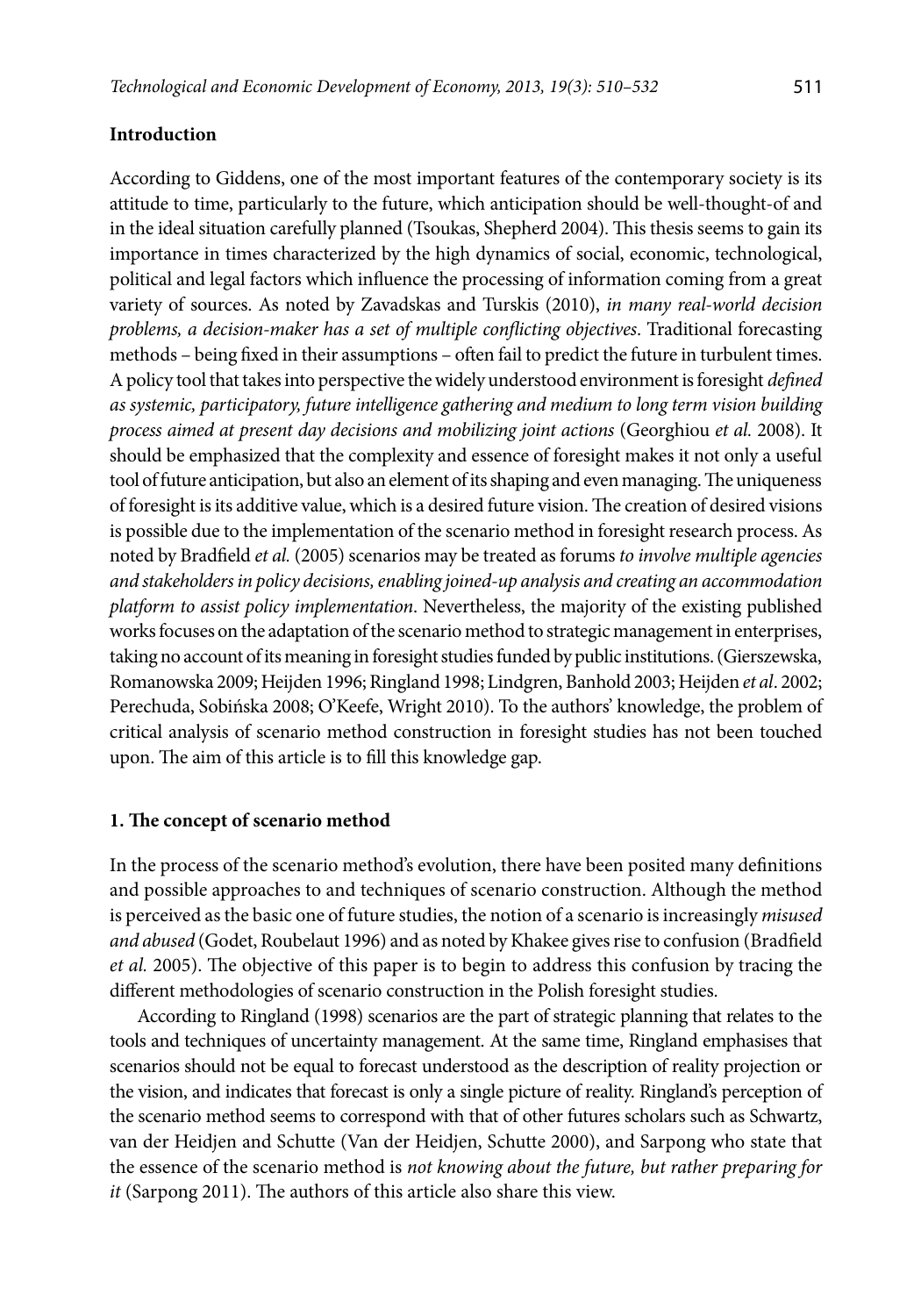Van der Heijden enlists five features of well written scenarios, namely: linking historical and present events with hypothetical events in the future, carrying storylines that can be expressed in simple diagrams, plausibility, reflecting pre-determined elements, and identifying signposts or indicators that a given story is occurring (Saritas, Nugroho 2012).

For the benefit of foresight studies, the authors of this article modify the definition of the scenario method proposed by Jasiński (1999) who perceives scenario method as a description of logical and coherent course of events with the aim of presenting how the current state of reality transforms into a new one. A scenario is a description of factors' interdependence determining the development of the given situation in time. The interdependence between factors could be so minutely described that the simulation of the given situation is possible.

The authors posit the complementary to Jasiński's definition of scenario method, perceiving it as the logical and formal construction of an alternative vision of the desired future based on the involvement of heterogeneous experts' groups taking into account the detailed study and understanding of factors shaping researched phenomenon and enabling the making of reasonable decisions about the future.

The emphasis on the heterogeneity of experts stems from the authors' studies of minimum quality criteria for the scenarios introduced by Stewart (2008). The first criterion concerns the change in the perception of the world by the people involved in scenario construction. This criterion seems to be parallel to Wack's postulate, according to whom the most important aim of the scenario method is challenging decision makers' assumptions about the world's functioning, and at the same time convincing them to change their perception of reality, which may even result in revolutionary transformation.

The second criterion is based on Ashby's Law of Requisite Variety and states that the scenario method is useful only when it is based on the diversity of worldviews (Stewart 2008). The authors of the article state that minimum quality criteria posited by Stewart seem to be indispensable to understanding the scenario method, and therefore the authors posit their application for foresight studies.

At the same time, the authors of the article posit that heterogeneity of the experts may be enhanced by the triangulation concept, which involves looking at the same phenomenon or research question from more than one source of data (Decrop 1999). It could also be perceived as an assessment of the research phenomena form different points of view with the aim of better understanding its variety (Stake 2009).

#### **2. The evolution of scenario method**

According to the authors of the article, in the last decade, the development of the scenario method was significantly enhanced by the publications of authors such as van Notten *et al.*  (2003)*,* Aligica (2005), Bradfield *et al*. (2005), Borjeson *et al.* (2006)*,* Hiltunen (2006), Zurek and Heinrichs (2007), Bishop *et al.* (2007), Stewart (2008), Saritas and Nugroho (2012) and van Vliet *et al.* (2012).

The works of van Notten *et al.* (2003) and Borjeson *et al.* (2006) were devoted to the typology and classification of scenarios. Bradfield *et al.* (2005) carried out comparative analysis of the three schools of scenario construction, namely the school of intuitive logic that of prob-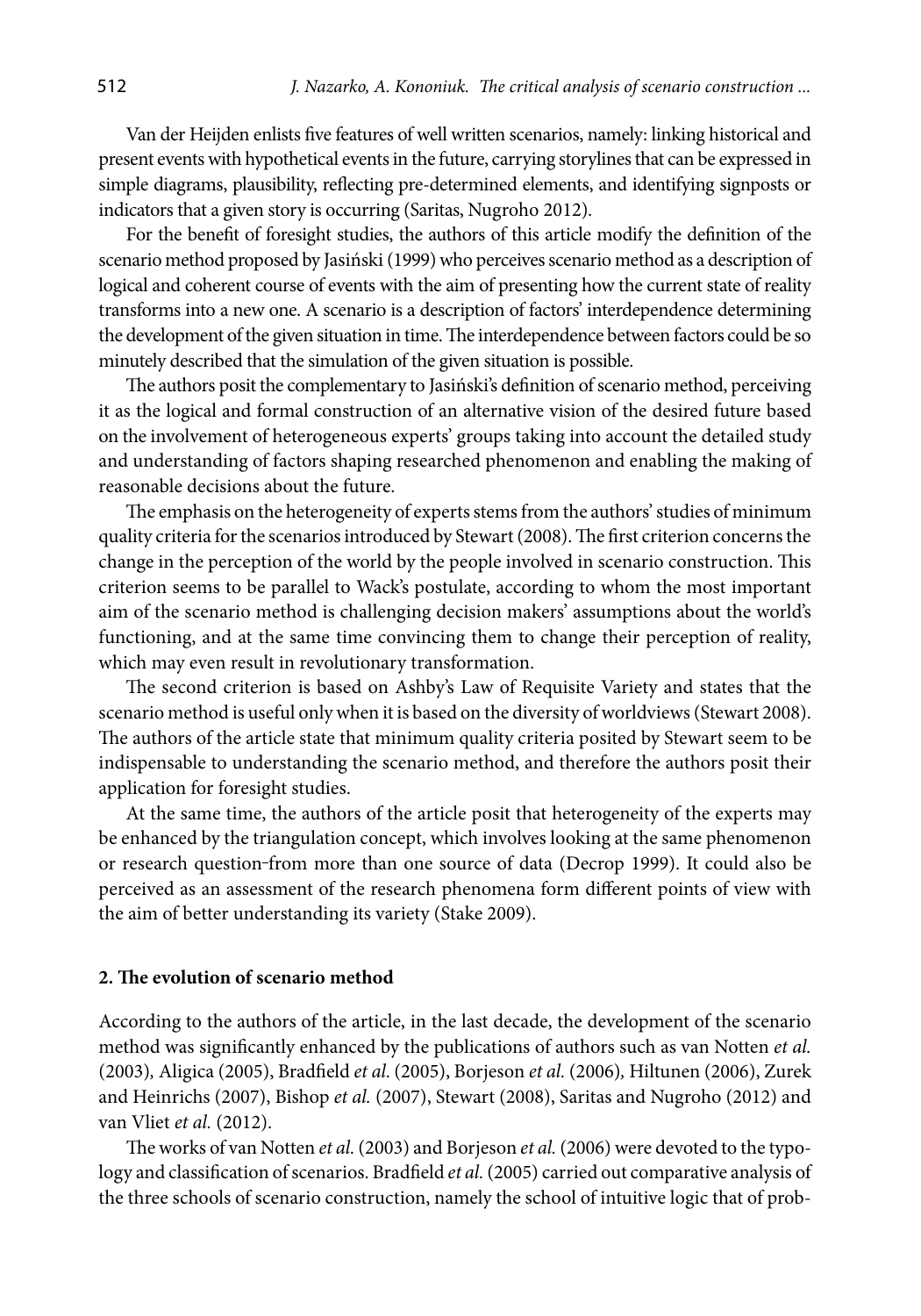abilistic modified trends school and *La Prospective.* The work of Hiltunen (2006) primarily focused on the relation between weak signals, cards and scenarios. Aligicia (2005) described the role of epistemological element in scenario construction aiming at the complexity and uncertainty reduction, knowledge increase and new knowledge creation presenting at the same time – arguments for those researchers who question the scientific character of the scenario method. The work of Zurek and Heinrich (2007) is devoted to the presentation of possible ways of linking scenarios across geographical scales in international environmental assessment. The authors differentiate between five ways of possible linking, namely: equivalent, consistent, coherent, comparable and complementary. The aim of the work of Bishop *et al.* (2007) was the presentation of possible scenario techniques. The authors demonstrated the usefulness and strong and weak sides of 23 techniques grouped into eight categories. The work of Stewart (2008) is devoted to the presentation of the experience of Australian futurologists on the new approach to scenario construction based on integrated theories, especially Wilber's AQAL (All Quandrant, All Level, All Lines, All States, All Types) metatheory. Saritas and Nugroho (2012) combine systemic foresight, network analysis and scenario methods to propose an 'Evolutionary Scenario Approach', which explains the ways in which the future may unfold, based on the mapping of the gradual change and the dynamics of aspects or variables that characterise a series of circumstances in a period of time. Results of the work by van Vliet *et al.* (2012) show that the use of structuring tools can have a negative effect on the creativity of the workshop, but the influence seems to vary between the different tools. The problem of using scenarios for future anticipation is still present in the leading journals on technological change (Cairns *et al.* 2013).

### **3. Polish foresight studies**

Until 2012, in Poland more than forty national, regional and sectoral foresight projects were carried out. The first steps of foresight in Poland were taken in year 2003–2005 by the Ministry of Science and Informatization, which carried out the Pilot Foresight Program in the field of Health and Life. An important landmark in Polish foresight history was the National Foresight Program "Poland 2020" (carried out from February 2006 to March 2009). To implement project's results, the Ministry of Science and Higher Education launched the third national foresight project entitled "National Foresight Programme – the results' implementation".

Besides national projects, in Poland there have been taken the following projects of sectoral, regional and thematic type, namely (Kononiuk 2013):

- eighteen completed regional and sectoral foresight projects granted financial support from the Sectoral Operational Programme "Improvement of the Competitiveness of Enterprises" (Priority 1: "Enhancement of a knowledge-based economy and the business environment", Measure 1.4: "Strengthening of co-operation between the R&D sphere and the economy", Submeasure 1.4.5: "Research and applied projects in the area of monitoring and foresight of technology development";
- twenty two regional and sectoral foresight projects which were granted the financial support from the EU Operational Program "Innovative Economy 2007–2013"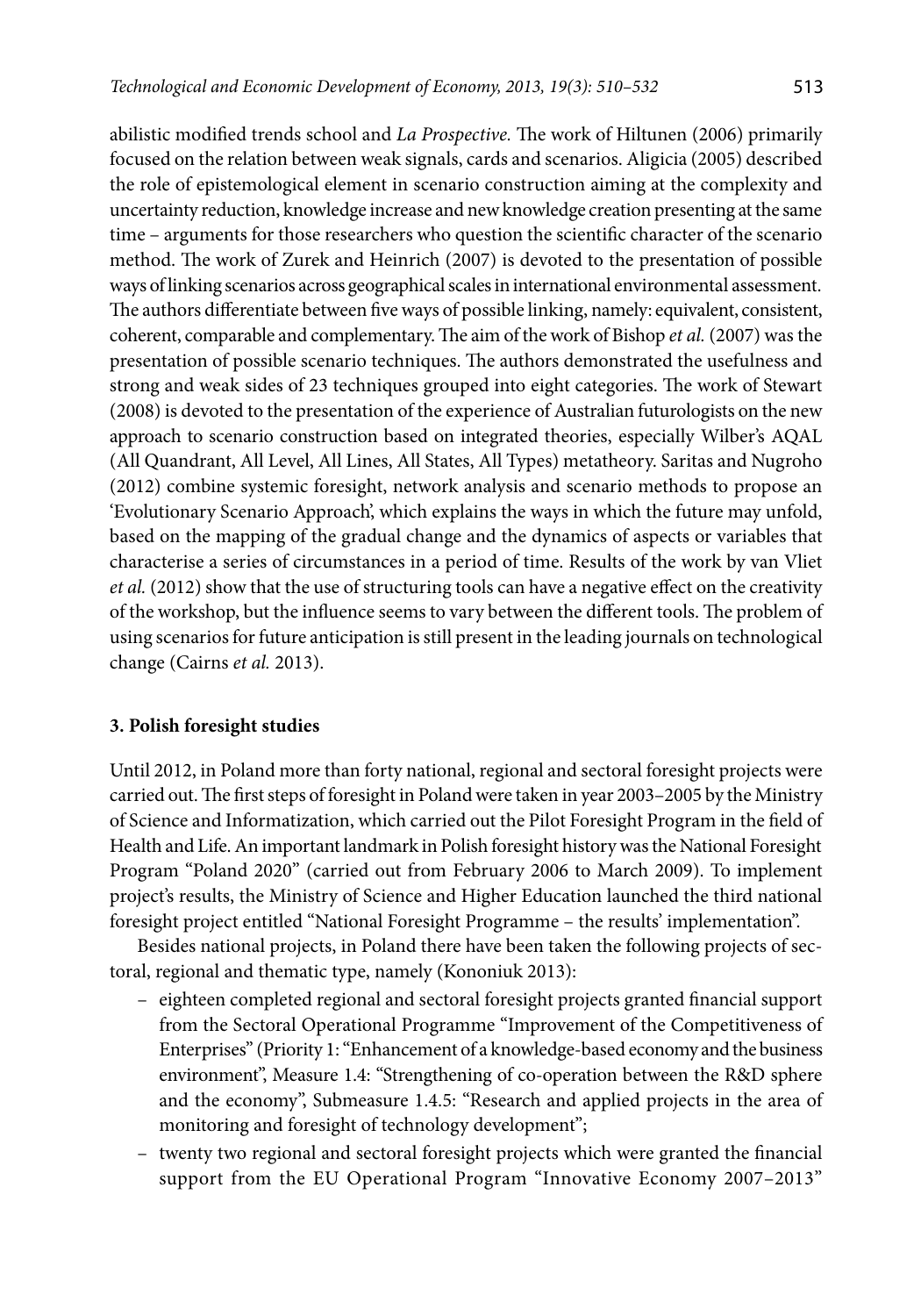(Priority 1: "Research and development of new technologies", Measure 1.1: "Support for scientific research for the building of knowledge based economy", Submeasure 1.1.1: "Research projects with the use of foresight method";

– two thematic foresight projects, i.e. on human capital in modern economy and technological foresight of Polish industry – Insight 2030 as well as two regional foresight projects carried out in the West Pomeranian and Lublin Voivodships.

The thematic area of the Polish foresight initiatives focuses on the issue of setting the vision of development of both traditional branches such as founding, copper, lignite, coal extraction industry, and forestry, as well as the modern sectors such as metallic, ceramic and composite materials, cosmic technologies, or nanotechnologies.

For the time being, the most updated state of the art of Polish foresight studies may be found in the expertise commissioned by the Ministry of Science and Higher Education entitled *Evaluation research of the Polish Foresight Projects,* carried out by the researchers from the Bialystok University of Technology (Nazarko 2012). Other existing published works on Polish foresight projects mainly comprise interim and final reports on projects' results as well as publications presenting methods or research process applied in foresight initiatives and attempts of evaluation of foresight activities. The publications concerning methodological issues focus on demonstrating the research procedures in foresight projects (Nazarko, Ejdys 2011), the role of the scenario method in future anticipation (Kononiuk 2010), the role of roadmapping process in foresight studies (Sacio-Szymańska *et al.* 2010), the importance of unprecedented events (i.e. weak signals or wild cards) in future management (Kononiuk 2009) and weak signals in risk management (Magruk 2009), the innovative classification of foresight research methods (Magruk 2011), the role of knowledge and technology mapping (Gudanowska 2011) and the application of structural analysis for the classification of factors influencing regional nanotechnology development (Nazarko *et al.* 2011) to name but a few. The attempts of evaluation concern foresight projects of all types. The assessment of the Polish National Foresight Program "Poland 2020" may be found in publications of the Ministry of Science and Higher Education (Ministry of Science and Higher Education 2009), the publications of the Forecasts Committee "Poland 2000 PLUS" (Kleer, Wierzbicki 2009), the expertise of Central Mining Institute (Central Mining Institute 2007) and publications on the role of Delphi method in the National Foresight Program "Poland 2020" (Kowalewska, Gluszczyński 2009) and the role of the Support Group comprising young scientists in the same foresight exercise (Kononiuk *et al.* 2009). The evaluation of regional and sectoral foresight initiatives may be found in publications by Glińska *et al*. (2008), Rogut and Piasecki (2011), Nazarko (2012), Nazarko *et al*. (2013).

# **4. The critical analysis of scenario construction in Polish foresight regional and sectoral initiatives**

The source of data for the critical analysis of scenario construction in Polish foresight regional and sectoral initiatives are: questionnaires addressed to sectoral foresight project coordinators; the unpublished PhD thesis by Kononiuk (2010) on scenario method application in foresight studies; content analysis of projects' final and interim reports as well as projects' web pages.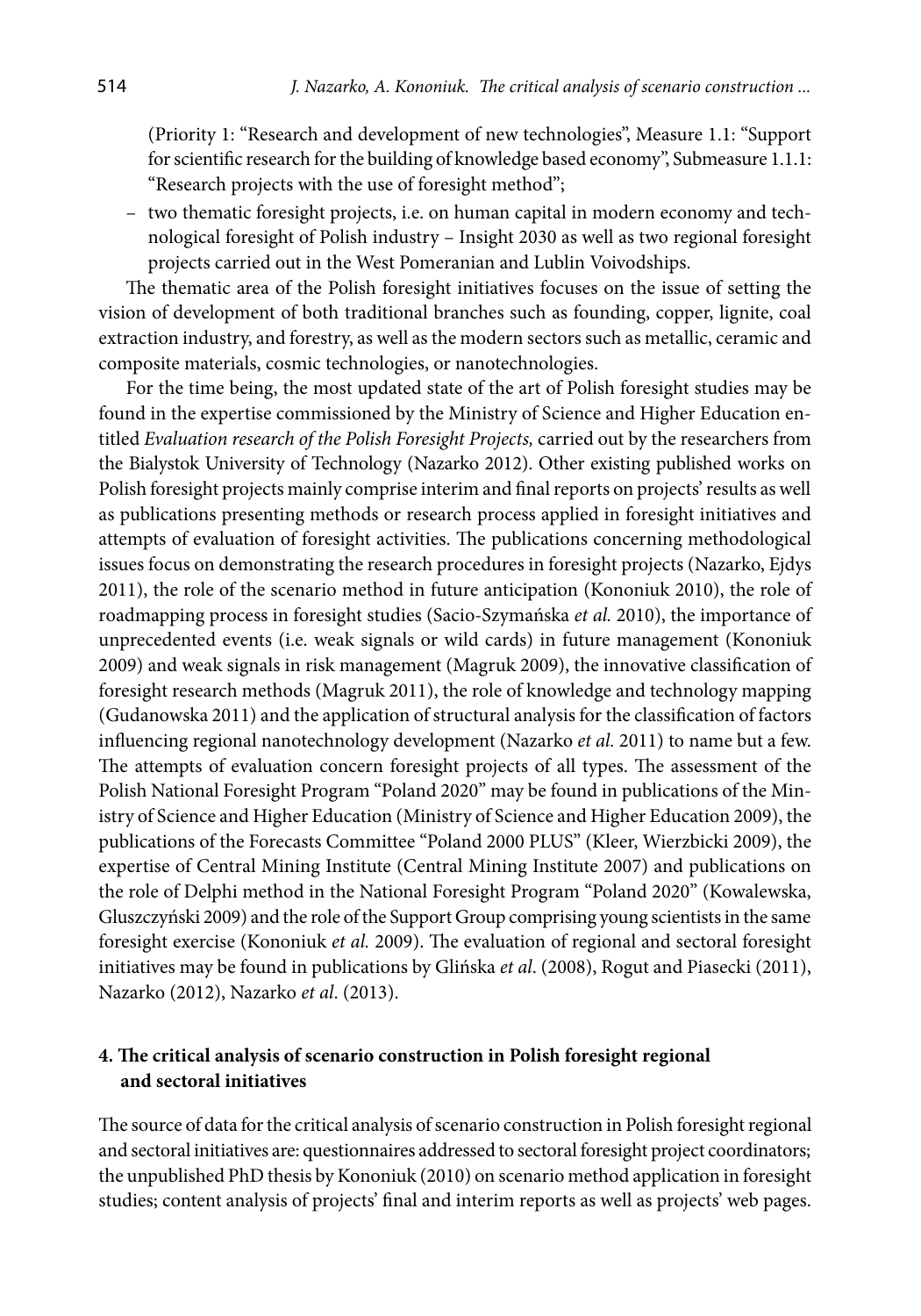Research for this paper has been carried out in three phases. The first phase was the identification of all completed foresight projects, in which the scenario method has been applied. The source of data for this phase was the PhD thesis by Kononiuk. The authors have identified eighteen foresight projects which were granted the financial support from the Sectoral Operational Programme "Improvement of the Competitiveness of Enterprises" (Priority 1: "Enhancement of a knowledge-based economy and the business environment", Measure 1.4: "Strengthening of co-operation between the R&D sphere and the economy", Submeasure 1.4.5: "Research and applied projects in the area of monitoring and foresight of technology development"). The second phase was the collection of data from the projects' coordinators through questionnaires. The aim of the third part was to derive the missing data, which was done on the basis of content analysis of projects' final and interim reports as well as projects' web pages.

The names of foresight projects of regional and sectoral type have been presented in Tables 1 and 2.

The questionnaires were completed by seventeen of eighteen respondents. The respondents of MEDT project refused to take part in the research. Nevertheless, the authors of the article gained the information about their method of scenario construction on the basis of final report (Wójcicki, Ładyżyński 2008).

For the purpose of this publication, the authors would like to present projects' coordinators' answers to the following research questions:

- 1. What approach has been used to scenario construction?
- 2. What are the most important phases of scenario construction?
- 3. What is the interconnection of scenario method with other methods of scenario construction?
- 4. What is the profile of experts involved in foresight projects?
- 5. What is the profile of experts involved in scenario construction?
- 6. Has the selection of experts been supported by triangulation?
- 7. Have the wild cards been taken into account? What kind of technique has been applied in the process of their identification?
- 8. What is the average time of scenario construction process?
- 9. Is there a linkage of scenarios to other documents?
- 10. How many scenarios have been elaborated?
- 11. What are the main difficulties in the process of scenario construction?

### **4.1. Adopted approach**

The first research problem concerned the approach applied to scenario construction. In particular, the authors of the study were interested in whether or not the scenario construction processes in Polish regional and sectoral foresight initiatives were supported by experts working in panels, cross-impact analysis, or morphological analysis. The aforementioned three approaches have been described by Ringland (1998). On the basis of completed questionnaire analysis in all cases, expert approach was used. Executors of projects such as FEI, PV, MCCM, MAV, PM, CE, SLV reported that they had additionally used cross-impact analysis.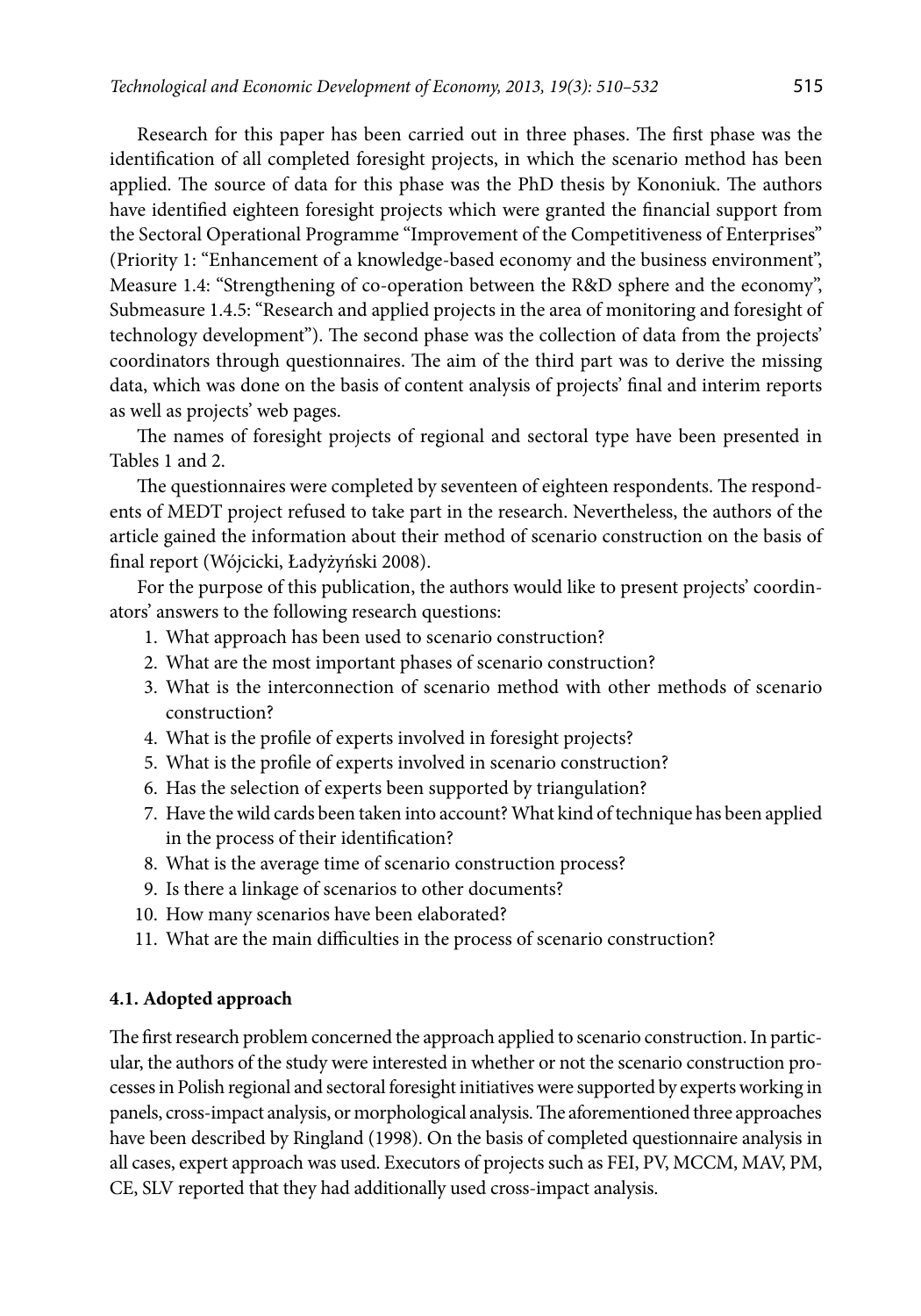| Project<br>number | Project name                                                                                                                            | Sector                                       |
|-------------------|-----------------------------------------------------------------------------------------------------------------------------------------|----------------------------------------------|
| 1                 | Technological foresight of Polish founding (PF)                                                                                         | founding                                     |
| 2                 | Technological foresight in the area of polymer materials (PM)                                                                           | polymer materials                            |
| 3                 | Technological development scenarios of the lignite extraction<br>and processing industry (LE)                                           | lignite extraction                           |
| 4                 | Technological development scenarios of the coal extraction<br>industry (CE)                                                             | coal extraction                              |
| 5                 | Development scenarios of metallic, ceramic and composite<br>material technologies (MCCM)                                                | metallic, ceramic and<br>composite materials |
| 6                 | Assessment of the perspectives and benefits from the<br>utilisation of satellite and cosmic technologies development in<br>Poland (SCT) | cosmic technologies                          |
| 7                 | Directions of material technology development for the needs<br>of aviation cluster "Aviation Valley" (AV)                               | aviation industry                            |
| 8                 | Technological development scenarios of copper and accompanying<br>raw materials extraction industry in Poland (CO)                      | copper                                       |
| 9                 | Monitoring system and development scenarios of medical<br>technologies in Poland (MEDT)                                                 | medical technologies                         |
| 10                | Technological development scenarios of the fuel and energy<br>complex for the country's energetic security (FEI)                        | fuel and energy<br>industry                  |

Table 1. List of sectoral foresight projects in which scenario method has been applied

Table 2. List of the regional foresight projects in which scenario method has been applied

| Project<br>number | Project name                                                                                                                  |
|-------------------|-------------------------------------------------------------------------------------------------------------------------------|
| -                 | Key Technologies for the sustainable development of slaskie voivodship (SLV)                                                  |
| 2                 | Technological foresight for the sustainable developement of Malopolska (MPV)                                                  |
| 3                 | Monitoring and forecasting of key, innovative technologies for the sustainable<br>development of mazowieckie voivodship (MZV) |
| 4                 | Loris Vision. Regional technological foresight (lodzkie voivodship) (LOV)                                                     |
| 5                 | Opolskie voivodship as the region of sustainable development region al foresight 2020 (OPV)                                   |
| 6                 | Key technologies for the sustainable development of swietokrzyskie voivodship (SWV)                                           |
| 7                 | Key technologies for the sustainable development of podkarpackie voivodship (PKV)                                             |
| 8                 | Innovative macroregion. Technological foresight for the dolnoslaskie voivodship to 2020 (DSV)                                 |

# **4.2. The key phases of scenario construction and the interconnection of scenario method with other methods**

The key issue of the authors' interest was getting to know the way of scenario construction in projects under analysis. On the basis of answers analysis, it may be concluded that the process of scenario construction within projects varies significantly. The key phases of scenario construction indicated by respondents are presented in Table 3.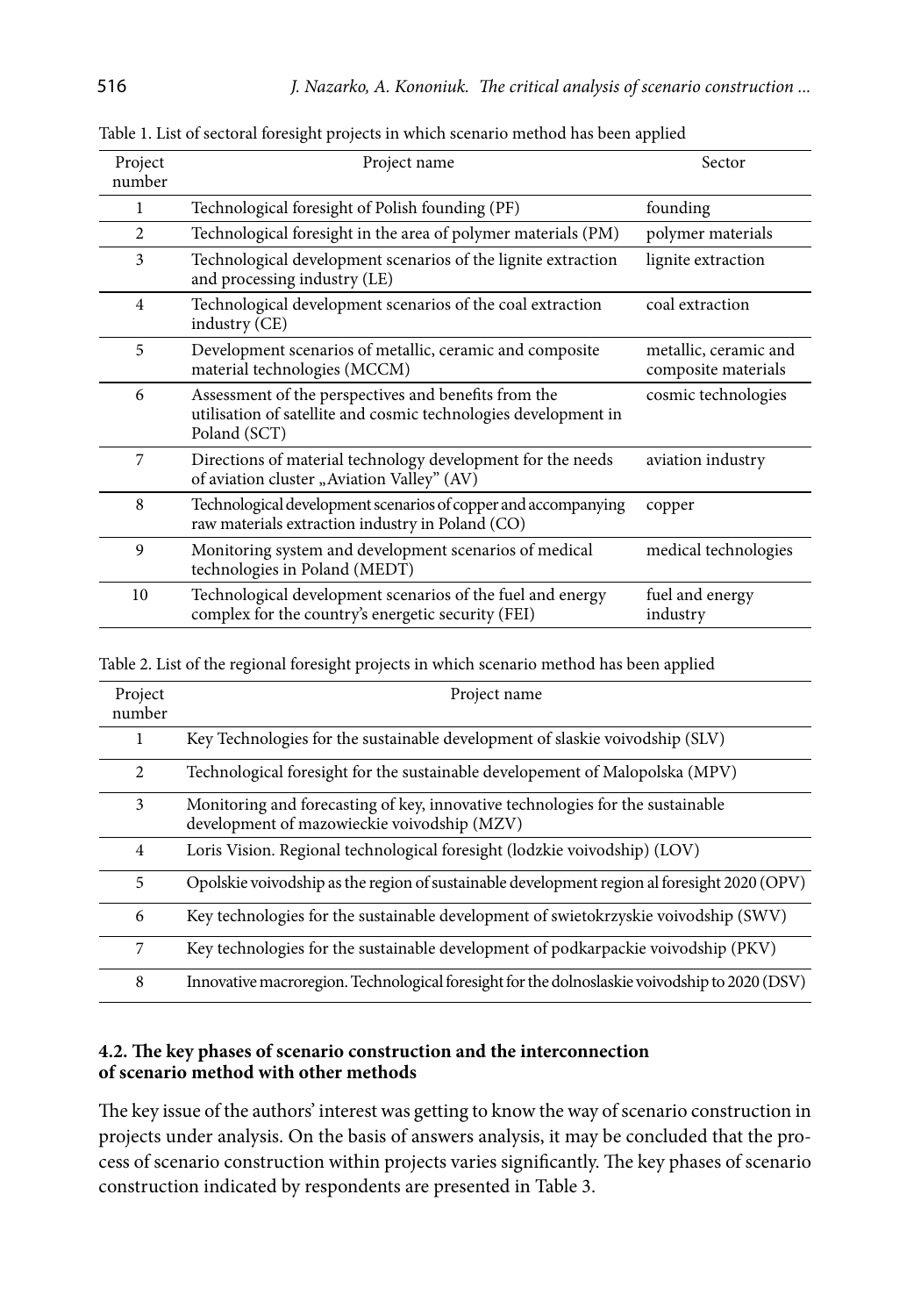| Project<br>abbreviation | The key phases of scenario construction/The way of scenario building in the<br>projects                                                                                                                                                                                                                                                                   |  |
|-------------------------|-----------------------------------------------------------------------------------------------------------------------------------------------------------------------------------------------------------------------------------------------------------------------------------------------------------------------------------------------------------|--|
| РF                      | Trade consultations with the application of the Delphi method.                                                                                                                                                                                                                                                                                            |  |
| PM                      | 1. Identifying the variants of environment behaviour. 2. Setting the vision of<br>technological development. 3. Assessing the probability of vision occurrence in<br>each variant.                                                                                                                                                                        |  |
| LE                      | 1. Simulation modelling. 2. Adaptive optimisation. 3. Variants prioritisation with<br>the use of brainstorming.                                                                                                                                                                                                                                           |  |
| СE                      | 1. A current state diagnosis. 2. Setting the existed and forecasted external<br>conditions. 3. Description of innovativeness and prioritisation of the existing<br>technologies. 4. Scenarios construction of detailed technologies. 5. Scenarios<br>verification. 6. The construction of complex scenario of coal extraction industry.                   |  |
| <b>MCCM</b>             | 1. Identifying the key factors. 2. SWOT analysis. 3. Cross-impact analysis.                                                                                                                                                                                                                                                                               |  |
| SCT                     | 1. Trend analysis. 2. Identifying the key factors. 3. Scenario building.                                                                                                                                                                                                                                                                                  |  |
| AV                      | Discussion panels.                                                                                                                                                                                                                                                                                                                                        |  |
| CO                      | 1. Analysis of raw materials balance, forecasts and marginal conditions. 2. The<br>assessment of technology innovativeness in the sector. 3. Key technologies<br>identification 4. Delphi study in two rounds.                                                                                                                                            |  |
| FEI                     | 1. Identifying the variants of environment behaviour. 2. Setting the vision of<br>technological development. 3. Assessing the probability of vision occurrence in<br>each variant.                                                                                                                                                                        |  |
| <b>SLV</b>              | 1. The procedure of linking visions to scenario variants. 2. The development<br>of a given technology in the communal/industrial/transport/telecommunication<br>area. 3. Preparing scenario description for the research areas. 4. The formulation<br>of general theses. 5. Construction of optimistic, pessimistic scenario and a<br>technology roadmap. |  |
| <b>MPV</b>              | 1. Diagnosis of the research area. 2. The organisation of the expert panels.<br>3. Collecting opinions and remarks of the panelists.                                                                                                                                                                                                                      |  |
| LOV                     | 1. Identification of future development alternatives of voivodship.<br>2. The selection of scenario leading to the sustainable development of voivodship.<br>3. Offering recommendations timing at the increase of regional innovative policy<br>effectiveness. 4. The identification of activities leading to priority technologies<br>development.      |  |
| <b>OPV</b>              | 1. Identifying the success factors for each research area. 2. Construction of<br>optimistic, pessimistic and business as usual scenario for chemistry sector.                                                                                                                                                                                             |  |
| SWV                     | no data available.                                                                                                                                                                                                                                                                                                                                        |  |
| <b>PKV</b>              | Scenarios were constructed by experts during expert workshops using cross-impact<br>analysis.                                                                                                                                                                                                                                                             |  |
| <b>DSV</b>              | Scenarios were constructed by experts who were asked to present their own<br>proposals of scenarios. Then, their proposals were assessed during seminars by<br>business entrepreneurs as well as local and central administration representatives.                                                                                                        |  |

Table 3.The key phases of scenario construction in the Polish foresight projects of regional and sectoral type

Source: authors' own study.

Scenario building phases have been distinguished in sixteen out of seventeen analysed cases, that is, with the exclusion of SWV respondents. The analysis of the data on scenario building phases in Table 3 shows that the data has been presented at different levels of detail.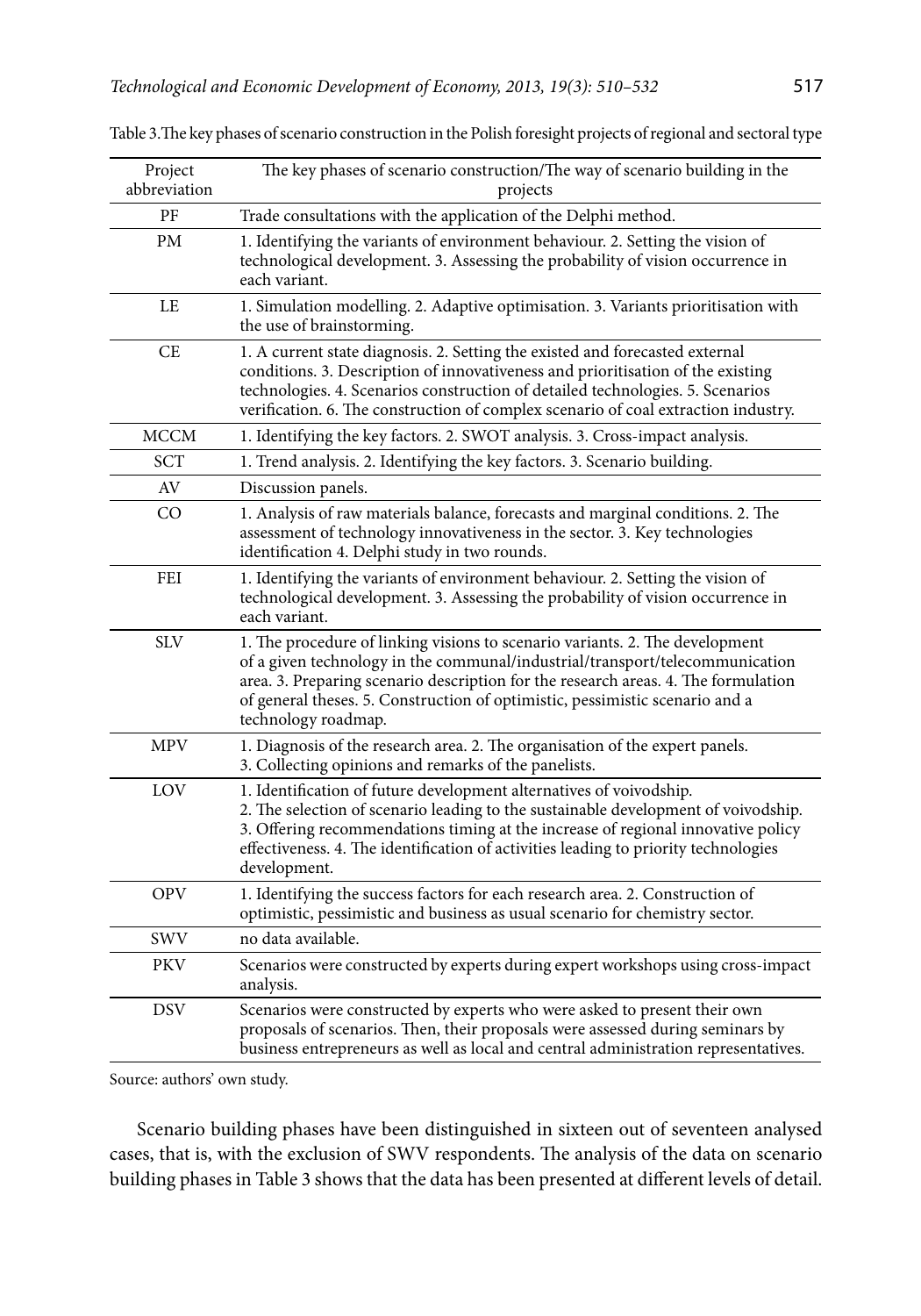In some cases, phase descriptions seemed to be limited to scenario building methods, i.e. in PF, AV, PKV and DSV with the respondents claiming that the scenarios had been built in the scope of workshops (AV, PKV, DSV) or by trade consultations (PF). In other cases, scenario building phases have been presented at a high degree of generality (OPV) and constituted project methodology characterization rather than the actual scenario building phases (RM, MPV, LOV). In PM, SLV, FEI, the respondents described actions taken after scenario building, that is: marking out the environment behaviour variants, formulating a technological development vision, and determining the probability of the vision coming to life for given variants. In two cases, i.e. SWZ and MZV, the respondents were unable to name scenario building phases. More detailed scenario building phases were only indicated by LE, CE, SCT and MCCM respondents.

That being so, the authors have asked the respondents to send detailed reports on scenario building work in individual projects or publications on the subject matter from projects of that type. Source materials were obtained from fifteen out of eighteen analyzed projects, with the exclusion of PF, PM and LE.

On the basis of the scenario building phases analysis, four prominent scenario building forms can be distinguished: optimization modeling, scenario building based on key factors' behavior description, scenario building based on Delphi method results, and scenario building based on scenario workshops results.

LE and CE executors have applied optimization modeling. In LE, scenario building came down to simulation modeling. By contrast, scenario building in CE was based on (Dubiński, Turek 2008):

- a current state diagnosis in the scope of hard bituminous coal technology, collecting statistical data in the quantitative form;
- an introduction of trend-describing data choice algorithm, its extrapolation for developed future visions;
- formulating a list of possible future events which will influence trend lines;
- a correction of trend lines made on the basis of expert-identified event occurrence probability assessment.

A scenario structure based on key factors analysis has been applied in SCT, OPV, MCCM, PM, FEI, SLV and MEDT. At the same time, in SCT, relations among factors were not determined and the execution of the scenario method came down to building three possible scenarios of space activity financing in Poland. The work resulted in Scenario "Zero", Scenario "Poland as a member of ESA" and Scenario "Poland as a member of ESA with a complimentary national programme". In OPV project, scenario building was achieved through identification of causative success factors for each research area, and its result was the building of an optimistic, a pessimistic and a business-as-usual scenario for chemistry trade. The attempt to determine relations among factors in chosen research areas was made in MCCM, PM, FEI, SLV and MEDT. The most formalized scenario building process, complemented by the implementation of key technologies and the results of the Delphi survey, can be distinguished in PM, FEI and SLV executed in cooperation with Central Mining Institute in Katowice. The process has been presented in Figure 1.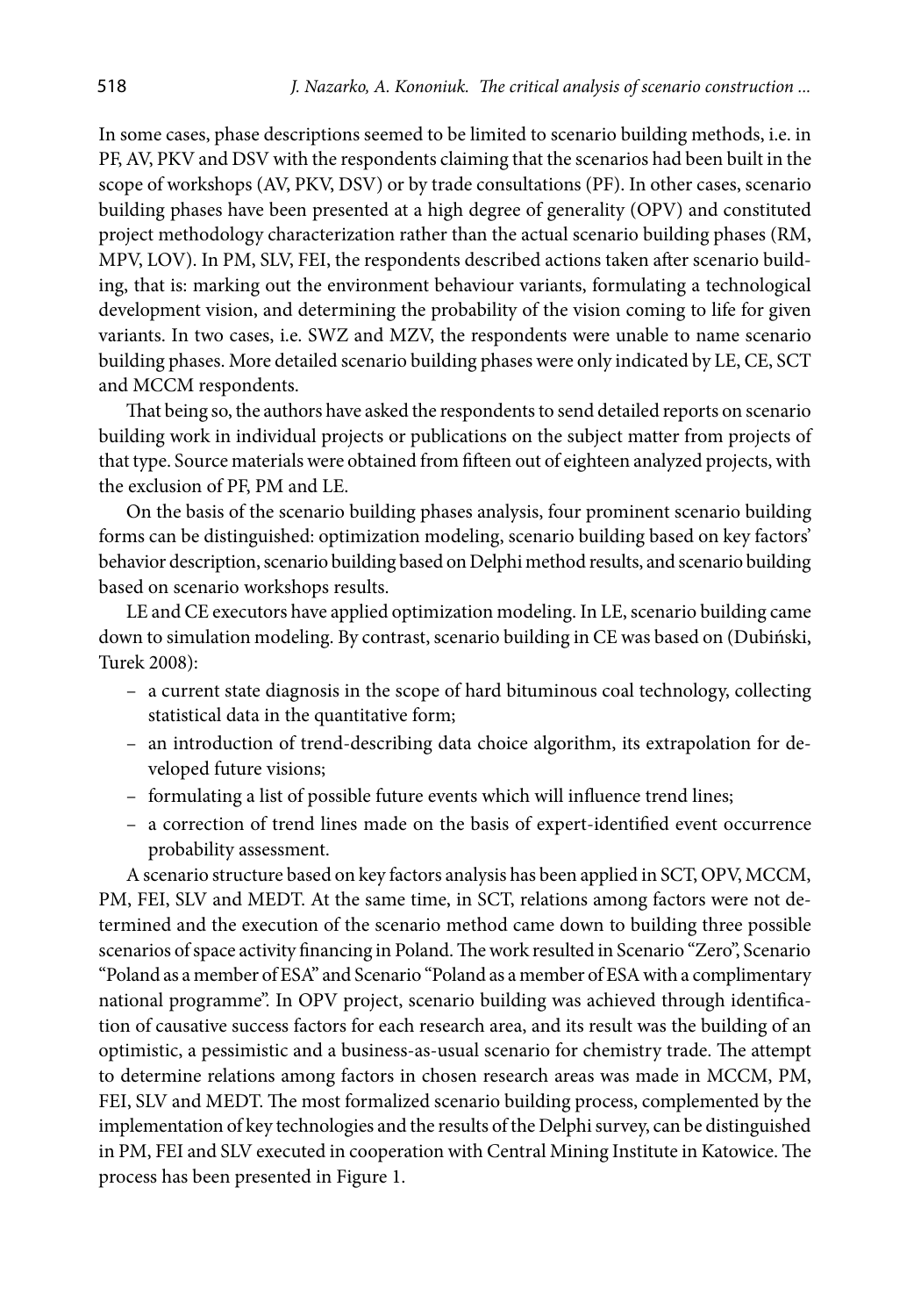

Fig. 1. Scenario building process in PM, SLV and FEI projects Source: Authors' own study on the basis of among others Czaplicka-Kolarz (2007).

The presented diagram illustrates the fact that three elements had direct influence on the scenario building, i.e. foreseeing variants of future environment behavior, a list of key technologies, and Delphi survey results. Furthermore, in Figure 1 the relation between key factors and Delphi survey has been marked, with the relation being highlighted in SLV. The authors obtained the scenarios in their final forms from FEI and SLV. The scenario method results were constituted by building of an optimistic, a realistic and a pessimistic scenario for FEI (Czaplicka-Kolarz 2007) and an optimistic, a realistic, a stagnation and a pessimistic scenario for SLV in the scope of defined research areas. Key factors in the aforementioned scenarios were distinguished on the grounds of their mutual relations analysis with the use of the MIC-MAC computer programme. In the case of PM, the respondents refused to present detailed reports on the course of scenario building. Methodology similar to the one used in PM, SLV and FEI was used in MEDT as well. Seven following phases can be discerned in that methodology (Wójcicki, Ładyżyski, 2008):

- 1. Identification of success and uncertainty factors which determine the future of medical technologies sector in Poland by 2020 based on SWOT analysis results and considering current sector condition analysis results as well as STEEP analysis.
- 2. Establishing main scenario topics on the basis of assumed behaviour on the part of factor pairs, which have the most significant influence on technology success and the greatest uncertainty in three condition categories: socio-economic, scientific-technological and business.
- 3. Consolidation of corresponding success and uncertainty factors in all three condition categories, leading to four sets of collective scenario assumptions.
- 4. Establishing the behaviour of key variables distinguished in cross-impact analysis in a way that allows for assumptions on individual scenarios to be fulfilled, and therefore enabling prerequisites of their execution to be realized.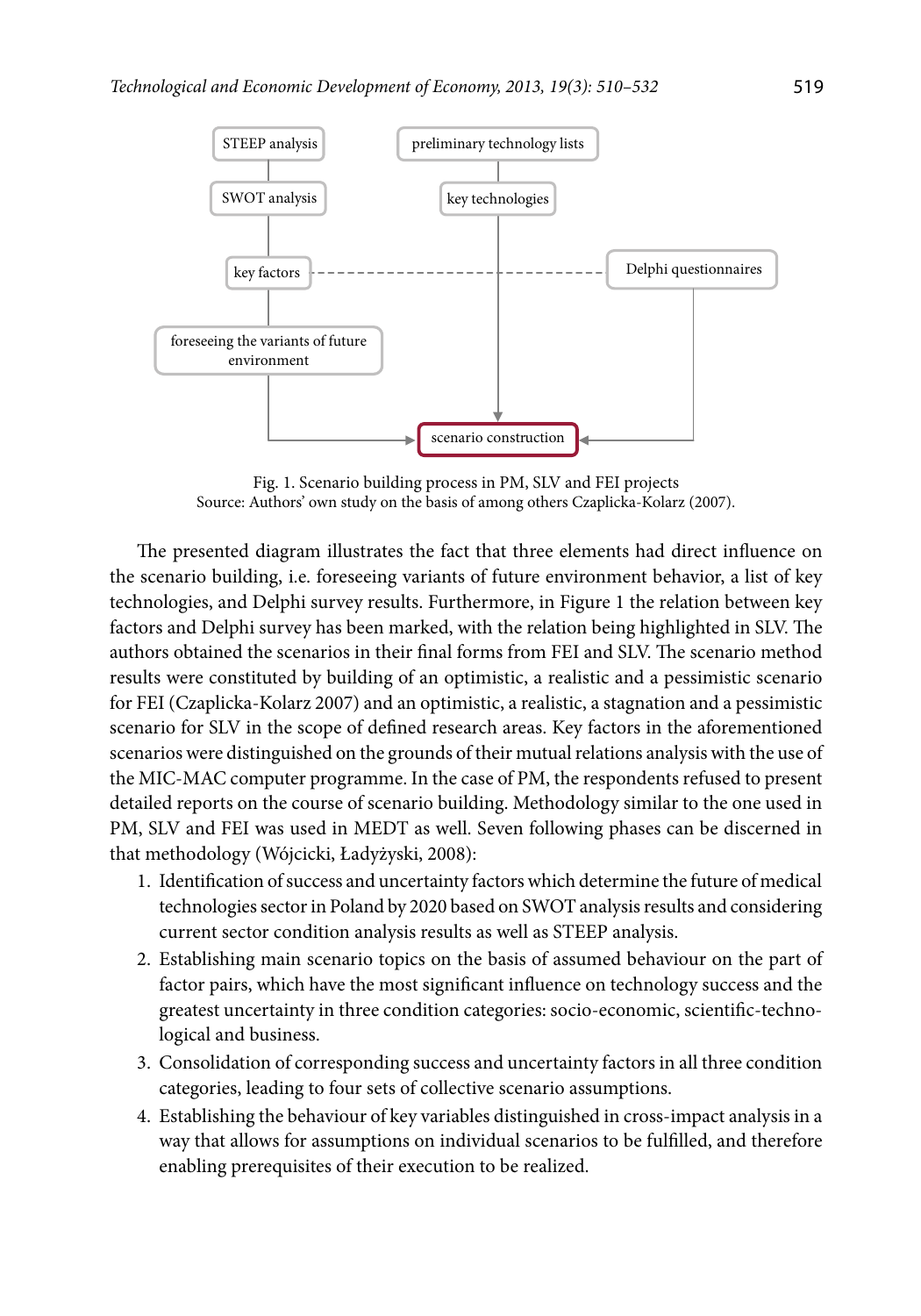- 5. Building four scenarios in a descriptive form (including two variants of a random scenario).
- 6. Forming a future vision of key technologies for each of the built scenarios, in each panel's subject area and its generalization for the whole medical technologies field.
- 7. Instituting technological implementation areas in industry, medicine and health service.

The Delphi survey had a direct influence on scenario building in LOV, MPV (Hausner 2008), RM (Drzewiecki *et al.* 2008) and MZV (Szewczyk 2008). While analysing research reports, the authors have noted that in those studies, the product of scenario method was highlighted more than the implementation mechanism of the Delphi method results into the scenarios. In LOV, success scenarios method was used which consisted in choosing the scenario leading to the voivodeship's sustainable development among alternatives of the voivodeship's future development. As a result of LOV project work, *Development scenarios of a voivodeship as a knowledge-based region* and *Scenarios of regional industries transformation*  have been created (Rogut, Piasecki 2008). On the other hand, as a result of a Delphi survey used in CO scenario, the following scenarios were discerned: a moderate and a sustainable development scenario, an accelerated development scenario, and – the most costly, but also highly expected – dynamic development scenario (Drzewiecki *et al.* 2008). The outcome of MPV project work was generating an optimistic scenario, a pessimistic scenario and a business-as-usual scenario for the following research areas: economic growth, infrastructure, natural resources and new materials (Hausner 2008). The effect of MZV project work was building neutral, negative and positive scenarios (Szewczyk 2008). In those scenarios the following elements were distinguished: economic growth, infrastructure development and spatial development, human capital, science development, political circumstances, sociological changes and changes in the natural environment (Szewczyk 2008).

Scenario building on the basis of workshops and panel discussions can be observed in four projects: PF, DSV, PKV and OPV. Attributing a key role to discussion panels in scenario building, with the exception of PF and DSV (see Table 3), can also be noted in PKV and AV. In PKV, the scenario was built through an environment factors analysis and integration of fictional factors (devised by teams of two experts) with the most probable, optimistic and pessimistic scenarios (Methodology of work execution in *Priority Technologies for Sustainable Development of the Podkarpackie Voivodship* project*,* no pagination. (Source material sent by PKV respondents). In a detailed analysis of AV project work, the authors have noticed that the final scenario formulated within the project that is *Aviation industry development scenario* amounted to one scenario of foresighted environment changes and was preceded by three scenarios, i.e. *Scenarios: possible directions of development strategy for research and development infrastructure*. The detailed scenarios built within AV are the following (*Material Technologies Development Directions for "Dolina Lotnicza" Aviation Cluster.* Sector foresight. Project execution final report):

- *Organizing a team of research laboratories working for aviation industry.*
- *Research and development based on the best and geographically closest academic-research units.*
- *Research centers working for individual companies' centers of excellence.*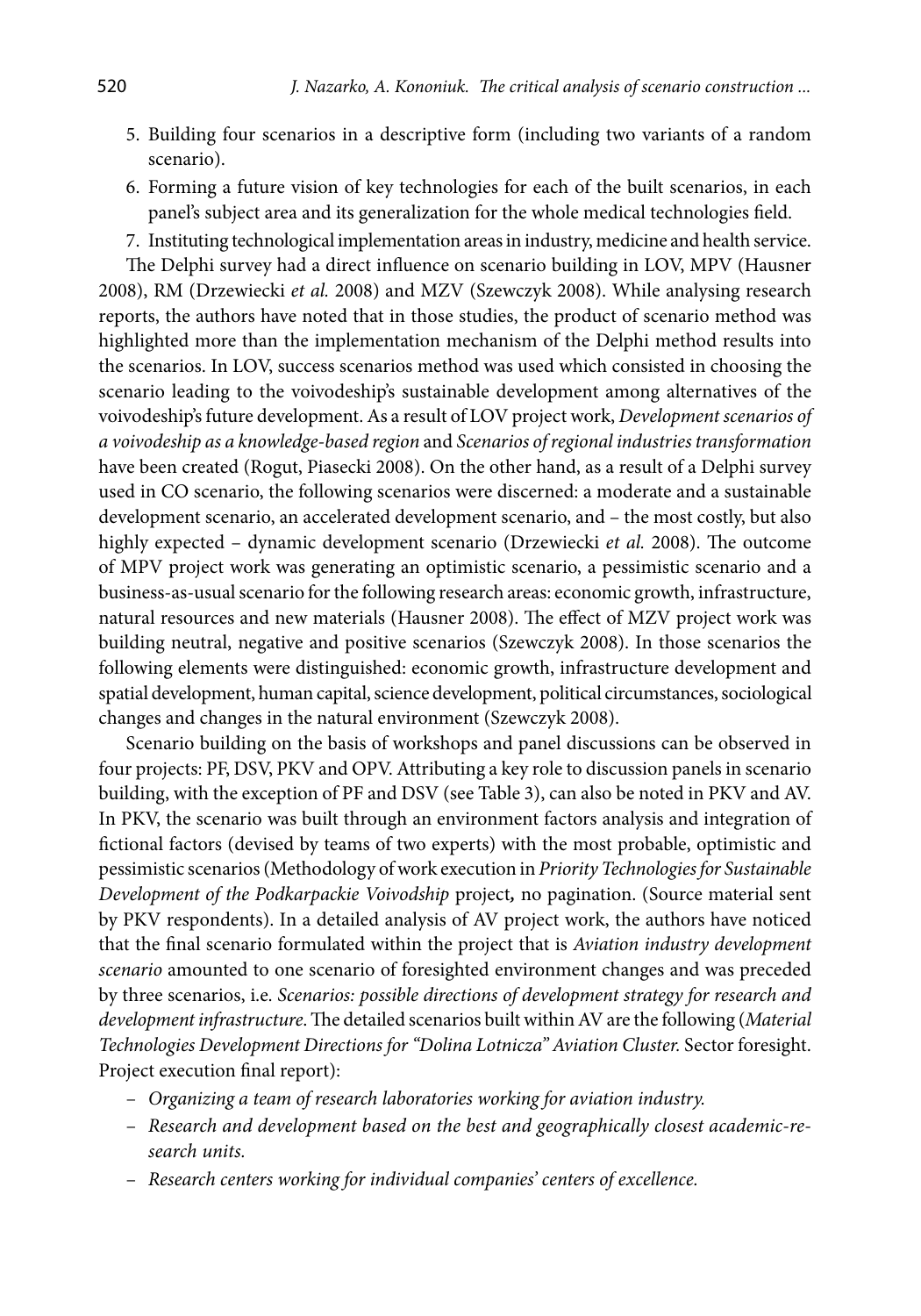The scenarios put forward have been developed without explicit probability degrees; instead, they constituted visions, in which advantages and disadvantages were distinguished.

Based on the analysis of scenario building forms in Polish regional and trade foresight projects, the article authors have attempted to determine the extent to which the presented scenario building forms correspond to foresight research nature. Scenario building derived from optimization modeling harmonizes with the concept of probabilistic trend modification school, which, in spite of many strong points manifested in the option of assistance of mathematical probabilistic computer models and generating alternative future visions in the form of scenarios which are developed as a result of fusing assumed future events with expert assessment (Dubiński, Turek 2008) hampers broad social participation and interaction, which is a foresight research principle. The three remaining leading scenario building forms seem to correlate better to foresight research principles, mainly because of distinguishing the so-called key factors, engaging a wide circle of experts owing to the Delphi method and proposing interactions within scenario workshops. In the article authors' opinion, scenario building in MCCM, PM, FEI, SLV and MEDT were the closest to the *intuitive logic school* concept due to key factors defining and establishing their mutual relations. Nevertheless, the authors have noted that the final forms of scenarios are optimistic, pessimistic and neutral, which – according to practitioners in the field of scenario method in foresight research such as Miles, Ringland and Ravetz (2007) – can encourage governing bodies to choose a business-as-usual variant, the neutral one, and thus substantially reduce the significance of constructed alternative future state concepts. Exceptions to this tendency were only the scenarios within LOV and AV.

## **4.3. Expert structure in foresight projects**

Even more important than the number of experts engaged in the project seems the expert structure that indicates a consensus among many social groups when it comes to future visions. On account of that, the authors of this publication have questioned the respondents about the structure of the experts engaged in the project and the scenario building. By the structure of experts the authors mean the number of academics, businesspeople, politicians and civil servants, media members, non-governmental organizations, students actively committed to project work. Eight out of seventeen executors of analysed projects were able to provide a detailed expert structure at the project level, namely DSV, CO, PF, OPV, SLV, MCCM, AV and SWV. The structure is presented in Figure 2.

On the basis of the data depicted in Figure 2 it can be noted that the most diverse expert structure was applied in three projects, DS, MCCM and SWV. In the case of DSV and MCCM, four expert groups were on the expert teams: academics, businesspeople, politicians and civil servants, who accounted for 55%, 18%, 18% and 9% respectively in DSV and 84.5%, 9.5%, 3% and 2% in MCCM. The structure of SWV was based on expert groups different than in DSV and MCCM; to be exact, apart from academics, businesspeople, politicians and civil servants, amounting to 48%, 28% and 20% respectively, there was also "other" category amounting to 4%. In OPV and SLV the respondents named three expert groups, i.e. academics, businesspeople, politicians and civil servants, who constituted 55.5%, 20%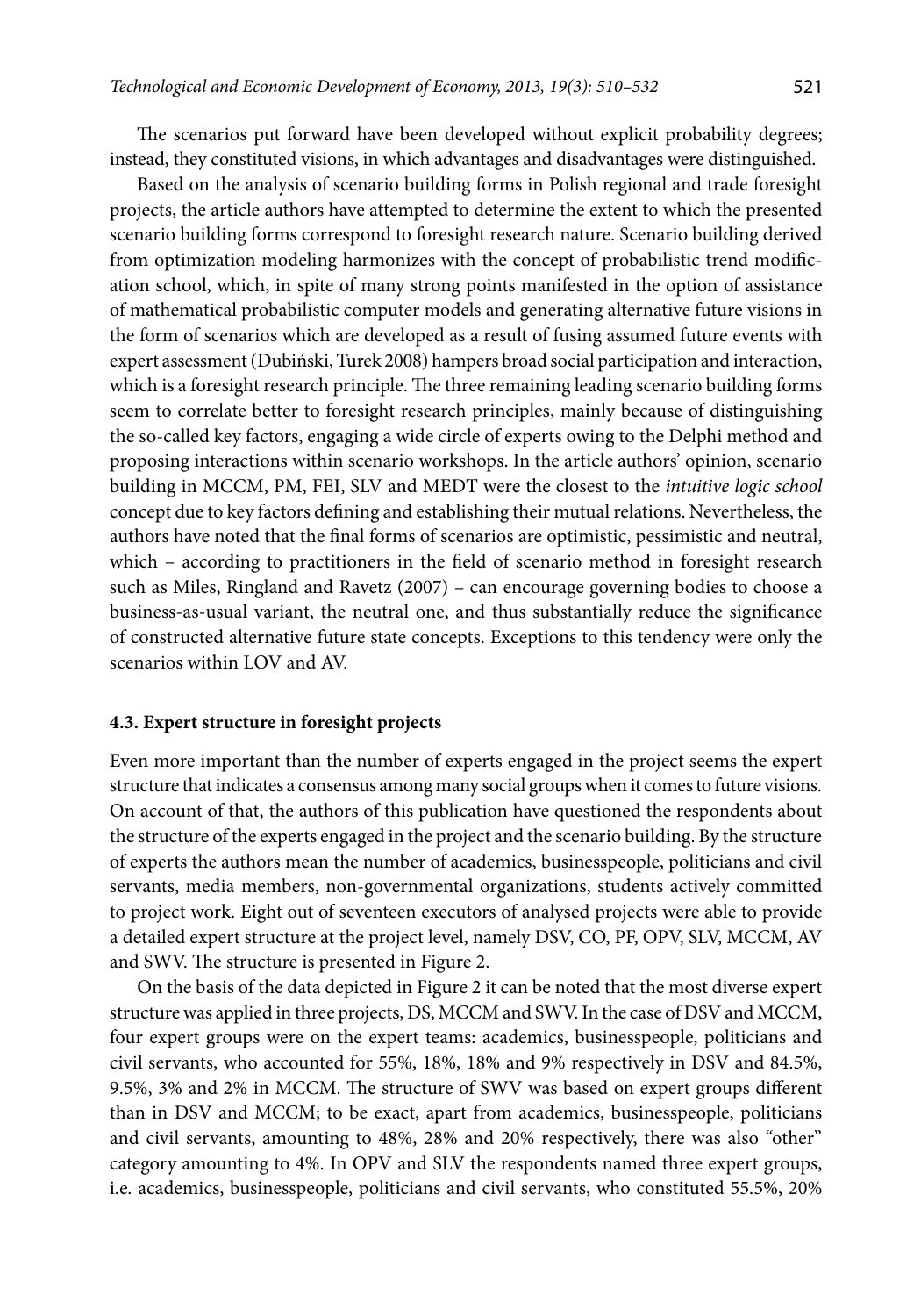

Legend: AC – academics, BP – businesspeople, PCS – politicians, civil servants, MM – media members, NON – non-governmental organizations, S – students, I – other (independent experts)

Fig. 2. Expert structure in chosen regional and trade foresight projects

and 24.5% respectively in OPV and 14%, 72% and 14% in SLV. In AV, there were also three groups on the expert team; apart from academics and businesspeople, non-governmental organizations were invited. These groups' shares in the expert team reached 49%, 49% and 2% respectively. In the remaining two projects, the respondents named only two expert groups, that is academics and businesspeople, who constituted 65% and 35% respectively of the expert team in CO and 80% and 20% in PF. In six out of eight analysed cases, i.e. in DSV, CO, PF, OPV, MCCM and SWV, definitely the most numerous group was academics, whose share equaled from 55% for DS to 84.5% for MCCM. An exception to this tendency was the expert structure in SLV, where clearly the largest group was businesspeople at 72%; the percentage of other expert groups, namely academics and non-governmental organizations with civil servants, amounted to 14% for both of the above groups. In the remaining projects, PM, LOV, FEI and MPV, academics vastly outnumbered other expert groups. The respondents from SCT, MZV, LE and CE were unable to present an expert structure. However, in the case of SCT, three expert groups were declared (academics, businesspeople and politicians with civil servants) and in the case of CE, the respondents claimed that "many expert groups" partook in the research.

#### **4.4. The profile of experts involved in scenario construction**

The results presented in the previous subsection that concern the structure of experts involved in analysed foresight projects suggest that the reached consensus on development visions for the researched areas is quite often not based on agreement among many social groups. The situation is similar when it comes to experts participating in the scenario method whose point – according to foresight research idea – is to formulate desired development visions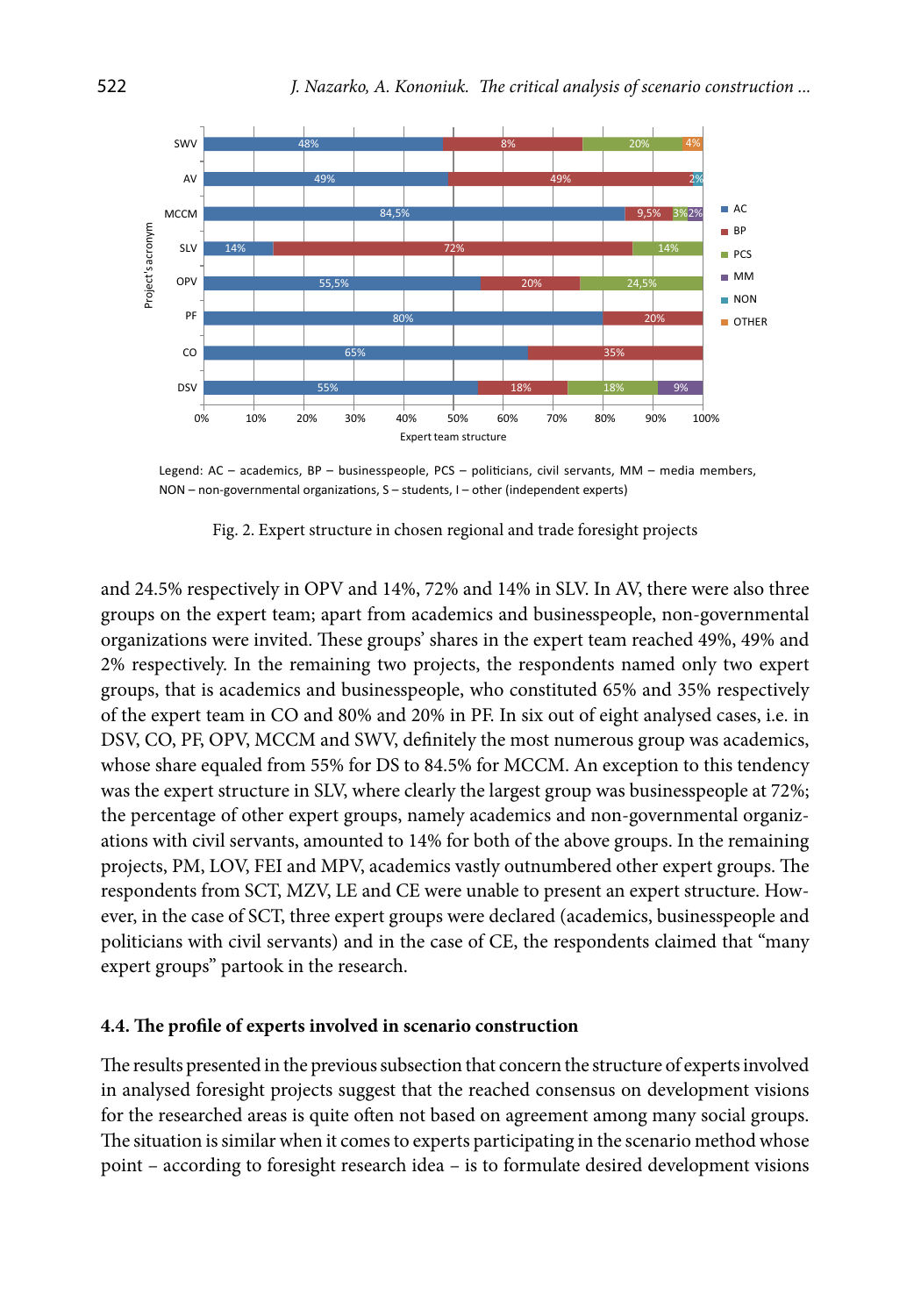

Fig. 3. Expert team structure engaged in scenario building Source: own work based on questionnaire results

devised by many stakeholders. The expert team structure engaged in building scenarios was presented by respondents from only six projects: PF, MCCM, AV, CO, OPV and SWV. The structure has been presented in Figure 3.

The most diverse structure of experts involved in scenario building was a feature of MCCM and SWV, whose expert teams each consisted of four expert groups. In MCCM, the expert structure was made of academics, businesspeople, civil servants and media members, whose share in the expert structure accounted for 71%, 12%, 12% and 5% respectively. The expert groups responsible for scenario building in SWV consisted of academics, businesspeople, politicians with civil servants and experts from the "other" category. The percentages of the groups mentioned above in the expert structure were 48%, 28%, 20% and 4% respectively.

Representatives of three circles were engaged in scenario building within CO and OPV, namely: academics, mining industry representatives and mining bureau representatives at 70%, 25% and 5% respectively in CO and academics, businesspeople, politicians and civil servants at 43%, 26% and 31% in OPV. Three expert groups participating in scenario development can be also identified in AV: academics, businesspeople and non-governmental organizations at 50%, 47% and 3%.

In PF only two expert groups have been recognized: academics, whose share was 90% and industry representatives, who made up10% of the team. On the grounds of these facts, the authors question the consensus among many social groups on future visions which, after all, should be the paradigm of such type of research. In spite of the obstacles presented above in defining the scenario method expert structure observed in most researched foresight initiatives, sixteen out of seventeen project executors declared that the choice of experts for the scenario method was intentional. Only CO project executors gave a negative answer to the question about choice intentionality.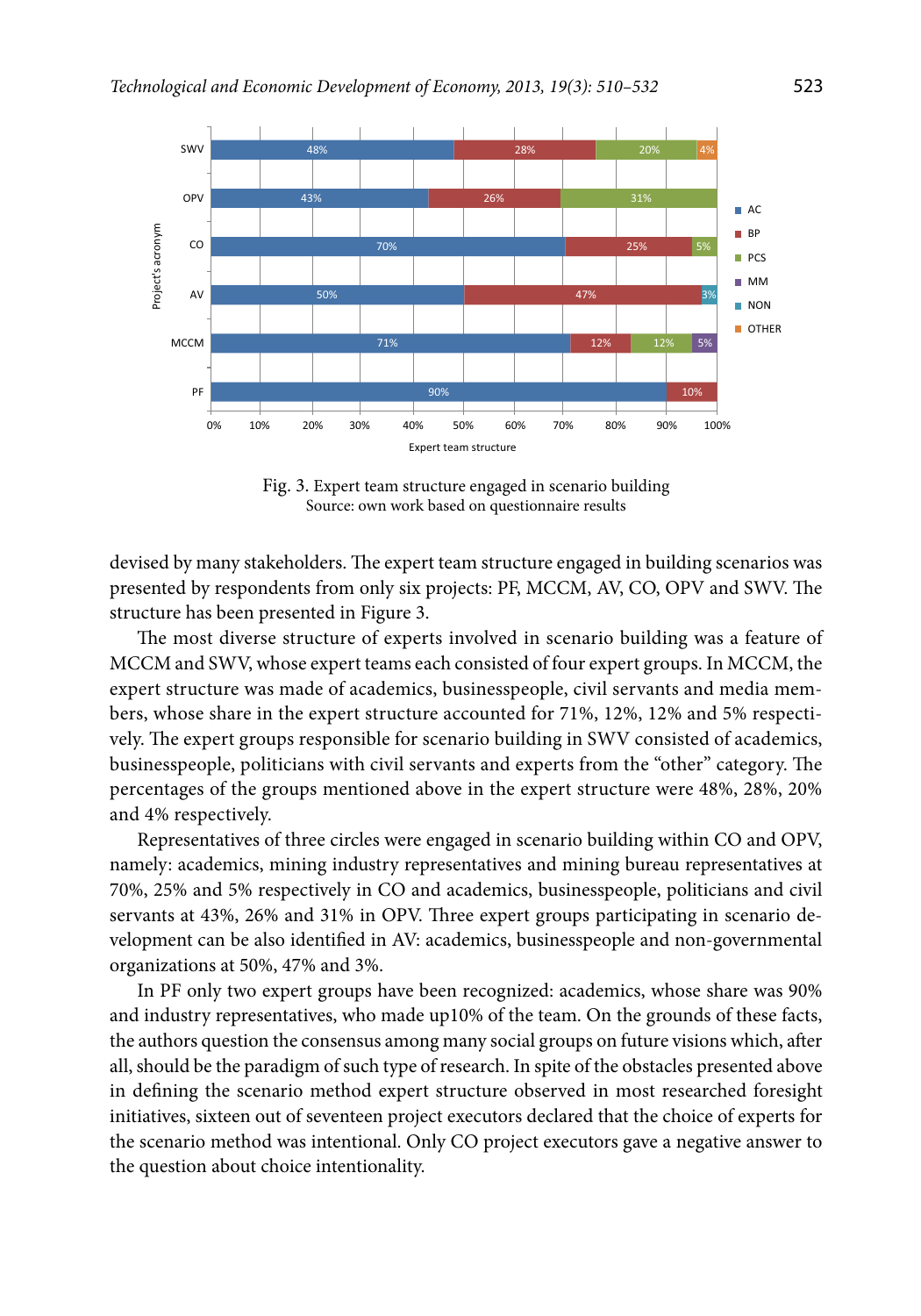#### **4.5. The application of triangulation principle in scenario construction**

The questions about the structure of experts working on the project and within the scenario method, and the question about the intentionality of expert choice, as intended by the authors, were at the same time test questions about utilizing the triangulation principle<sup>1</sup>. The authors have assumed that if there is little variety in the expert structure or distinct dominance of one expert group, the triangulation principle is most likely not applied. Meanwhile, the results of triangulation principle application stand in contrast to the authors' assumptions. The application of the triangulation principle was declared by the executors of thirteen projects: MCCM, PM, SLV, LE, PF, FEI, MPV, OPV, SWV, AV and CE claimed to have applied three triangulation rules, namely the data triangulation rule, the investigator triangulation rule and the theoretical triangulation rule. The executors of DS asserted to have applied the investigator triangulation rule and the theoretical triangulation partially; the executors of PKV claimed to have applied the theoretical triangulation rule; the executors of SCT declared the application of the investigator triangulation rule. The executors of MZV and CO gave a negative answer to the question about the application of the triangulation principle, while LO executors did not answer this question. The results of the research on the triangulation principle application seem to stand in contrast to the results of the research on the expert structure. In the authors' opinion, the executors' having applied all three triangulation rules is questionable, especially in the cases where the respondents were unable to name expert structures, i.e. in LE and CE; or in the situation where the expert structure was not very diverse, i.e. in PF, OPV and MCCM; or when there was significant dominance of one expert group, namely academics, seen in the majority of researched projects, i.e. DSV, CO, PF, OPV, MCCM, PM, LOV, FEI and MPV, or businesspeople in SLV.

# **4.6. The application of wild cards into scenario construction and techniques of their identification**

The next issue that intrigued the article's authors was the fact that the executors of the regional and sector foresight projects considered unprecedented events in scenario building. Those events – of high impact and low probability of occurrence – allow for alternative future conditions to be considered, broadening the extent of occurrence perception. Employing unprecedented events in scenario building in Polish regional and sector foresight projects was dealt with in seven initiatives: MZV, MCCM, FEI, CE, PM, PKV, and SCT. Based on questionnaire analysis and telephone in-depth interviews conducted with the executors of MZV and CE, the authors have established that the unprecedented events were identified with the use of the brainstorming technique. Specific unprecedented events were reported by two executors, namely MZV and CE. In the case of MZV, the 2012 UEFA European Football Championship, commonly referred to as *Euro 2012*, was recognized as an unprecedented event, while in CE it was discussed whether it is feasible to develop an effective energy production technology in the process of controlled thermonuclear fusion. In the remaining instances, the authors of the article were unable to obtain information on discussed unpre-

<sup>&</sup>lt;sup>1</sup> The notion of triangulation has been described in the legend to the questionnaire.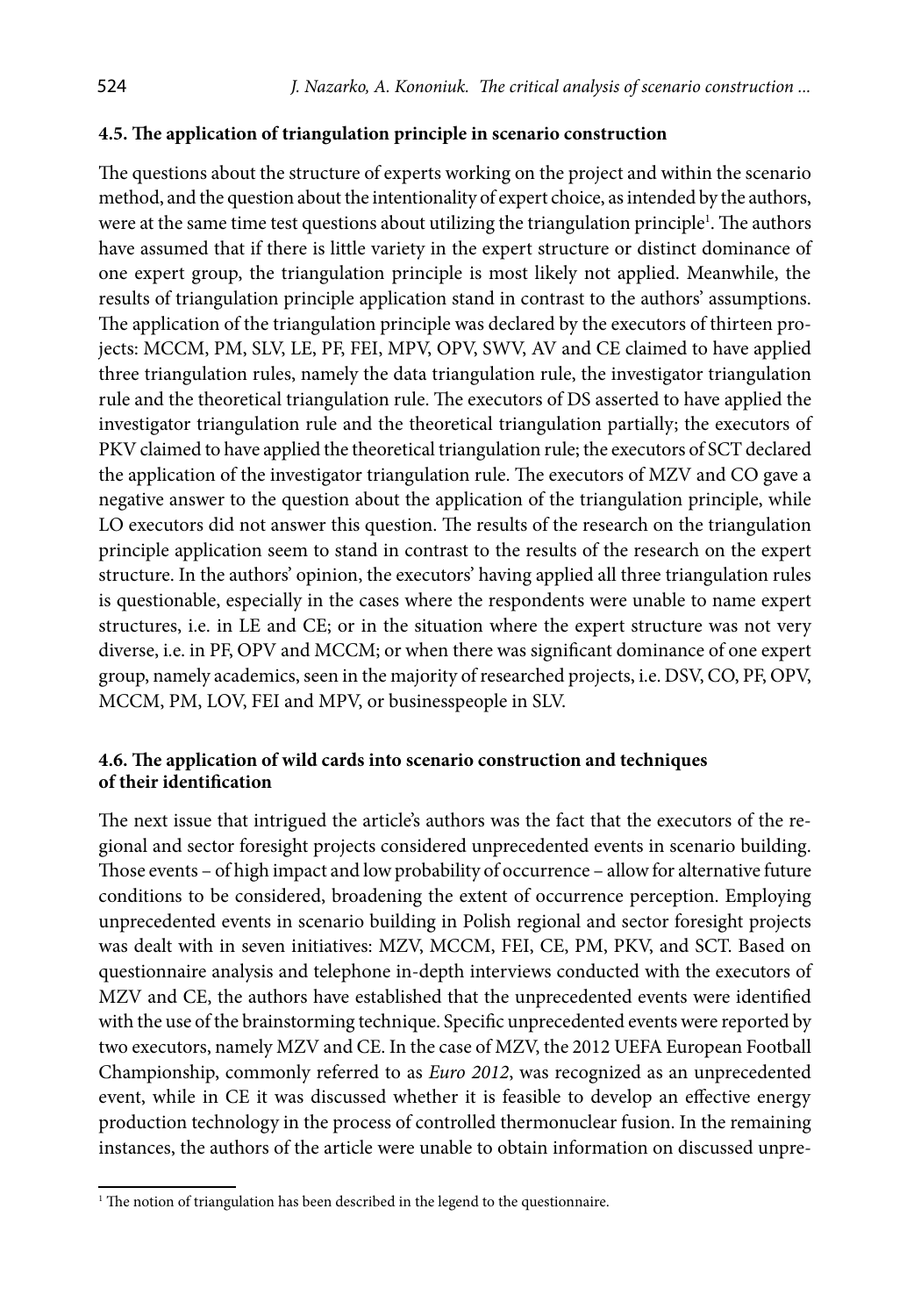cedented events. This failure might be explained by certain confidentiality of the research. On the other hand, refraining from analysing unprecedented events might result from the lack of widely available analysis tools or from unfamiliarity of relations between unprecedented events and scenario building stages.

## **4.7. The average time of scenario construction process**

The authors of the article have also enquired about the amount of time Polish regional and sector foresight projects executors devote to scenario building. The results have been collated in Figure 4.



Fig. 4. Time devoted to scenario method employment in Polish regional and sector foresight projects Source: own work based on questionnaire results

The amount of time devoted to scenario method employment was declared by sixteen out of seventeen respondents. The figure above does not include data on total scenario building time in DSV and AV. For DSV, this fact results from ambiguity in determining the total scenario building time by the respondents; the answers offered were "from three months up to two years". For AV, the total scenario building time was estimated at a hundred hours, which is difficult to express on a monthly scale. Meanwhile, SWV respondents were incapable of reporting the total scenario building time. In Figure 4, one can see that the most time was devoted to scenario building within LE, namely 25 months. Also CE, CO and SLV had a long scenario building time, amounting to 16, 11 and 7 months respectively. In the remaining projects, the scenario building time did not surpass six months each; the shortest time devoted to scenario building was a feature of SCT and PKV. The data presented in Figure 4 indicates that scenario building times are generally shorter than in corresponding research worldwide (according to Miles *et al*. 2007), the average time dedicated to foresight research scenario building equalling six months. The situation described above might be the outcome of ascribing a lesser importance to the scenario method in creating a vision of a researched area.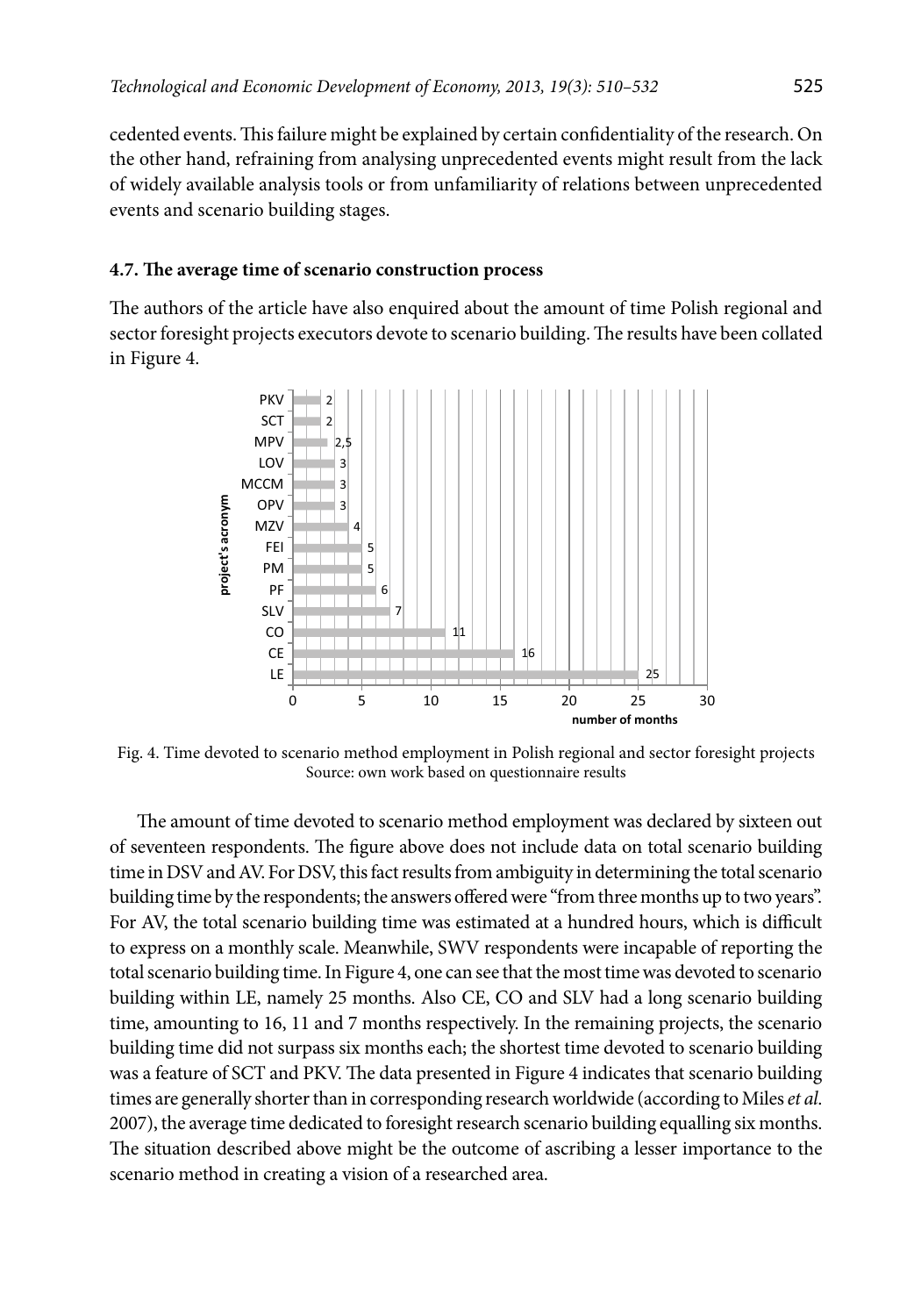#### **4.8. The linkage of scenarios to other documents**

The authors' next goal was to examine whether the scenario method in Polish regional and sector foresight projects is applied solely on the basis of expert knowledge generated during project execution, or the scenario method can be linked to other documents which contain scenarios or documents of strategic nature.

In thirteen out of seventeen analysed cases there were references to other documents. Specific documents were revealed by several respondents, namely CE, PF, CO, FEI, LE and MCCM. In the majority of analysed projects, apart from MCCM, experts referred to documents directly linked to the researched area. The largest amount of documents of that type was reported by CE respondents, who, among others, mentioned the following documents:

- *1. Scenarios of Fuel-Energy Complex Technologies Development for the Country's Energy Safety Guarantee*;
- *2. The Strategy for Hard Bituminous Coal Mining in Poland 2007–2015*;
- *3. Policy on Polish Power by 2030*;
- *4. National Strategic Reference Framework 2007–2013 with Operational Programmes*;
- *5. Regional Operational Programme for the Śląskie Voivodship 2007–2013*.

In other cases, respondents reported documents such as: *Scenarios for German founding* (PF), *Mining Industry of the Future, USA 2002, Developement of the Minerals Cycle and the Need for Minerals, UK 2001* (CO), *Policy on Polish Power by 2025, National Development Plan 2007–2013* (FEI)*.* In LE, the respondents did not mention specific documents; they only indicated that they referred to previous concepts for prospective deposit development. MCCM executors consulted other foresight projects executed in Poland and abroad, while in the scope of DSV, reputable prognoses (Japanese, American and European ones) were taken into account as far as scientific and technological development, and innovative strategies for chosen UE regions were concerned. Two projects that did not refer to other documents were PKV and AV. In PKV, it was assumed that it would be executed on the grounds of information gathered during its execution, so answers are not suggested. The objective of the main expert panel in that project was to select generated content and to evaluate it for the sake of creating the final report. In the case of AV, the executors did not disclose the reasons for not having referred to other documents. In the cases of LOV and SWV, the author of the article did not manage to obtain answers as to a lack of referral to other documents.

#### **4.9. The number of built scenarios**

The next issue which interested the authors of the article was the number of built scenarios. In keeping with the concept of intuitive logic, the optimal number of developed scenarios for foresight research is two to four. Moreover, such a concept has been promoted by Miles *et al.* (2007) who at the same time stress that a large number of built scenarios hinders the perception of generated alternatives, can lead to cognitive dissonance and thus become useless for potential decision-makers. Therefore, the authors of the article deemed it legitimate to attempt at identifying the number of scenarios built in the researched Polish regional and sector foresight projects. The outcomes are shown in Figure 5.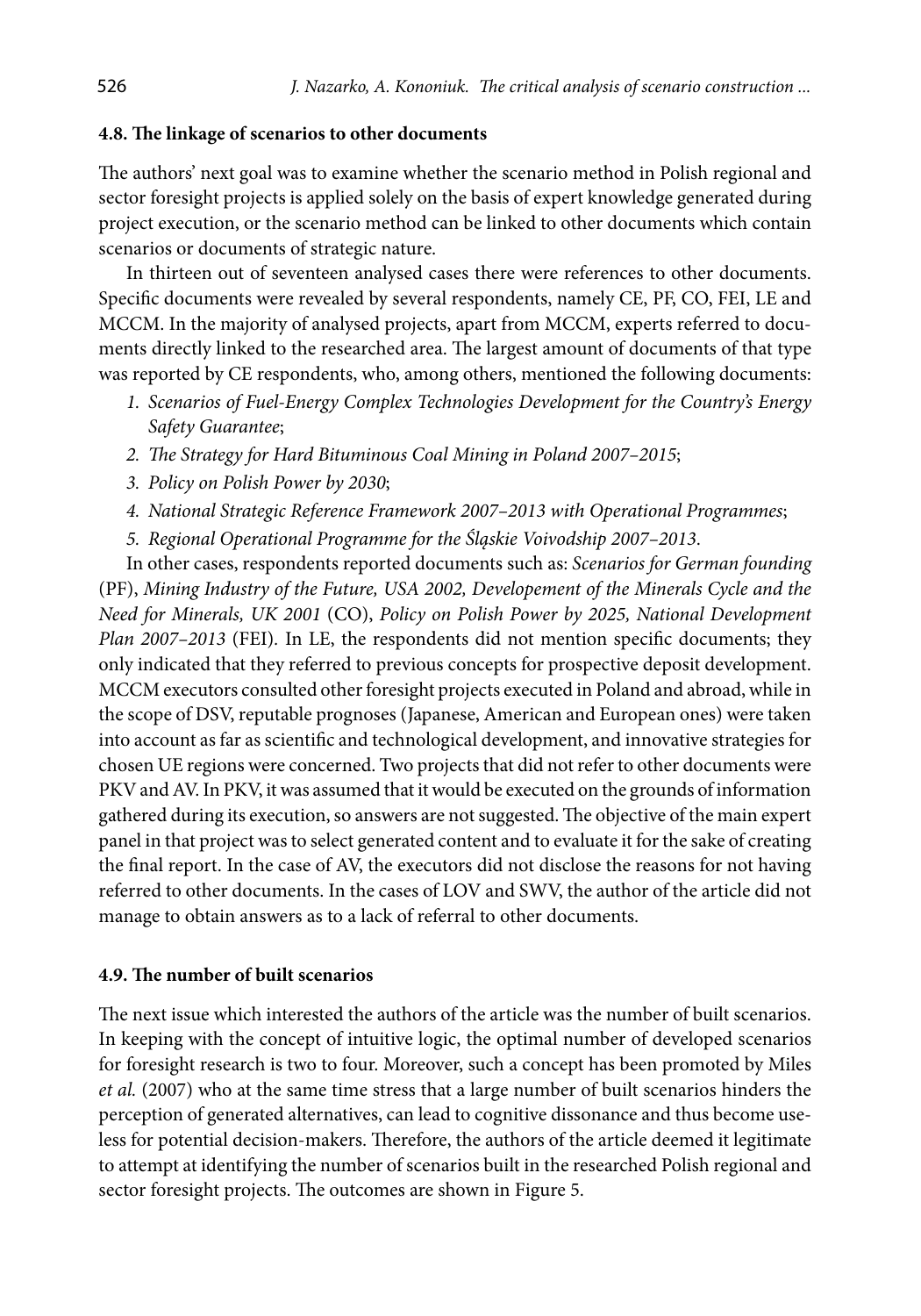

Fig. 5. The number of scenarios built in the researched Polish regional and sector foresight projects Source: own work based on questionnaire results

The data presented in Figure 5 demonstrates that the largest amounts of scenarios were developed in PM and CE, where in total 56 and 36 scenarios, respectively, were created. Many scenarios were also built in SLV, DSV, FEI, MPV, MCCM and MZV, ranging from 21 in SLV to 6 in OPV. The postulate of the intuitive logic school about the number of scenarios was only obeyed by the executors of PF, SCT, AV, CO, LOV and PKV. The authors of the article were unable to obtain information about the number of scenarios built within SWV. High numbers of built scenarios can be explained by applying optimization modelling in LE and CE, while a substantial number of built scenarios in SLV, DSV, FEI, MPV, MCCM and MZV may result from the ineptitude at scenario integration, for example to four alternatives of the researched region development, in keeping with the scenario building postulate of *intuitive logic school.*

### **4.10. Difficulties in scenario building**

Finally, the authors have asked the respondents to name difficulties in scenario building in order to identify any problem areas in applying the method. The difficulties were expressed by nine respondents and were of different types, i.e. some problems concerned the availability of initial statistical data required for scenario building as well as relations between the scenario method and the scope of research areas, while others dealt with the approach to scenario building, outcome popularization or technical aspects. The most frequently encountered difficulty was the lack of statistical data from the scope of the research. The problem was reported by respondents DSV, MPV and CE. Other difficulties included "too broadly defined research areas" that brought about building mutually exclusive scenarios (FEI), working out cohesive scenarios for several research areas (MZV), different approaches to scenario building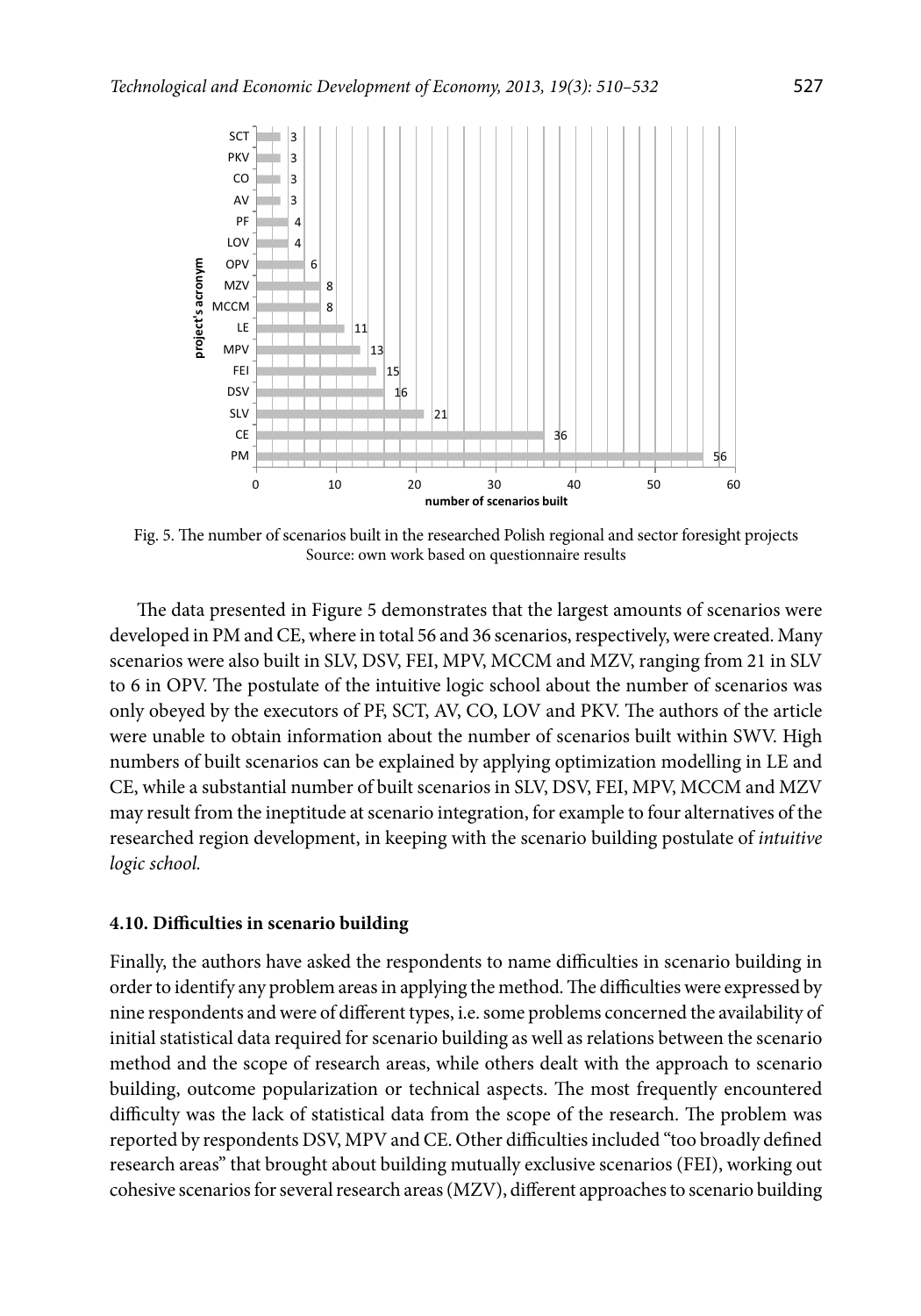in each panel (PKV) and internalization of foresight results by the authorities and region's decision-makers (OPV). For CO respondents, the crucial difficulty was changeable boundary conditions, i.e. mainly prices of copper and accompanying metals. The PM respondents reported a problem caused by substantial diversity in expert numbers, work quality, the scope of research and timeliness of result delivery.

## **Conclusions**

The critical analysis of the employment of the scenario method in Polish regional and sector foresight projects presented in this article has allowed for the diagnosis to be established on using the method in the Polish context. The authors have obtained answers to research problems through questionnaire analysis. The expert approach was widely used to scenario building in the analysed projects, although respondents from several projects reported using cross-impact analysis. The analyses of questionnaire data and of detailed reports on project execution methodology led to the identification of four leading scenario building forms, namely optimization modelling, scenario building based on description of key factors, as well as on the results of the Delphi method and the scenario workshop. The data on the structures of experts engaged in the projects and in the scenario method indicates that the achieved consensus on development visions for the researched areas in many cases is not based on a consensus among many social groups. However, despite the lack of explicitness in defining expert structures in the scenario method detected in the majority of researched foresight initiatives, most project executors declared that the choice of experts for the scenario method was intentional. Also, employing the triangulation method for the sake of expert choice raises many doubts; although declared by the majority of the respondents, it stands in opposition to the results of expert structures analysis. The presented analysis has allowed for identification of projects in which unprecedented events were utilized; in some cases, establishing their identification technique, namely brainstorming in accordance with STEEP analysis criteria; and distinguishing rare examples of unprecedented events in the Polish context. However, using unprecedented events in the presented foresight initiatives should be deemed marginal, unstructured, and thus unsatisfying. Moreover, the demonstrated research results imply that in most cases less time is devoted to scenario building than in research of this type worldwide, where the average scenario-building time is six months. Despite the declarations on the expert approach to scenario building, in most cases, project executors also make use of other documents to build scenarios. The results presented in this subsection helped to establish problem areas of applying this method in the Polish context. Among the difficulties, the respondents named, for example, difficult access to statistical data essential for scenario building, research areas defined in an ambiguous way, or problems related to scenario integration. The comments above let the authors diagnose the application of the scenario method in foresight initiatives, and allowed them to identify the critical problems of its usage.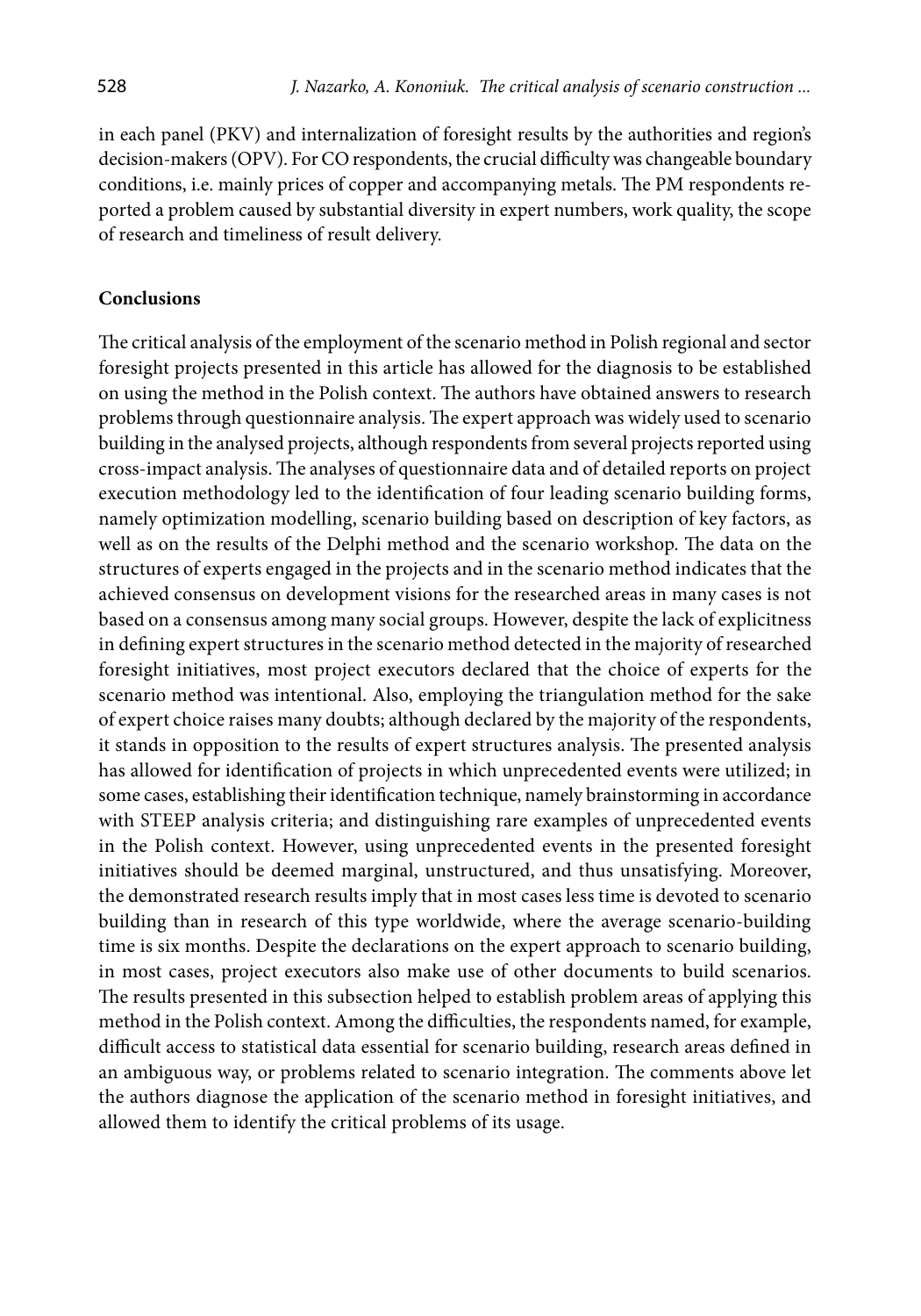#### **References**

- Aligica, P. D. 2005. Scenarios and the growth of knowledge: notes on the epistemic element in scenario building*, Technological Forecasting and Social Change* 72(7): 815–824. <http://dx.doi.org/10.1016/j.techfore.2005.01.001>
- Bishop, P.; Hines, A.; Collins, T. 2007. The current state of scenario development: an overview of techniques*, Foresight* 9(1): 5–25.<http://dx.doi.org/10.1108/14636680710727516>
- Borjeson, L.; Hojer, M.; Dreborg, K-H.; Ekvall, T.; Finnveden, G.; 2006. Scenario types and techniques: towards a user's guide*, Futures* 38(7): 723–739.<http://dx.doi.org/10.1016/j.futures.2005.12.002>
- Bradfield, R.; Wright, G.; Burt, G.; Cairns, G.; van der Heijden, K. 2005. The origins and evolution of scenario techniques in long range business planning*, Futures* 37(8): 795–812. <http://dx.doi.org/10.1016/j.futures.2005.01.003>
- Cairns, G.; Ahmed, I.; Mullet, J.; Wright, G. 2013. Scenario method and stakeholder engagement: critical reflections on acclimate change scenarios case study, *Technological Forecasting and Social Change* 80: 1–10. <http://dx.doi.org/10.1016/j.techfore.2012.08.005>
- Czaplicka-Kolarz, K. (Ed.). 2007. *Scenariusze rozwoju technologicznego kompleksu paliwowo-energetycznego dla zapewnienia bezpieczeństwa energetycznego kraju,* Cz. 2 [Scenarios of fuel-energy complex technologies development for the country's energy safety guarantee*.* Part 2]. Katowice, Główny Instytut Górnictwa [Central Mining Institute].
- Central Mining Institute 2007. *Analiza tematyki projektów typu foresight prowadzonych w Polsce i ocena spójności ich planowanych wyników z zamierzeniami Narodowego Projektu Foresight "Polska 2020"* [The analysis of the thematic areas of Polish foresight projects and the assessment of its correspondence to the Polish National Foresight Programme "Poland 2020"], ekspertyza Głównego Instytutu Górnictwa, Katowice.
- Decrop, A. 1999. Triangulation in qualitative tourism research, *Tourism Management* 20: 157–161. [http://dx.doi.org/10.1016/S0261-5177\(98\)00102-2](http://dx.doi.org/10.1016/S0261-5177(98)00102-2)
- Drzewiecki, J.; Butra, J.; Kosiór, A. 2008. Scenariusze rozwoju technologicznego przemysłu wydobywczego rud miedzi i surowców towarzyszących w Polsce [Technological development scenarios for copper and accompanying metals mining industry in Poland], *Cuprum* 1(46): 185–204.
- Dubiński, J.; Turek, M. 2008. Sposób tworzenia scenariuszy rozwoju technologicznego przemysłu wydobywczego węgla kamiennego [Scenario building for hard bituminous coal mining technological development], *Gospodarka surowcami mineralnymi* 24(1/2): 13–30.
- Georghiou, L.; Cassingea Harper, J.; Keenan, M.; Miles, I.; Popper, R. 2008. *The handbook of technology foresight*. *Concepts and practice*, Prime Series on Research and Innovation Policy, Northampton: Edward Elgar Publishing, Inc.
- Gierszewska, G.; Romanowska, M. 2009. *Analiza strategiczna przedsiębiorstwa*. Warszawa: PWE.
- Glińska, U.; Kononiuk, A.; Nazarko, Ł. 2008. Przegląd projektów foresightu branżowego w Polsce [A review of sector foresight projects in Poland]*, Nauka i Szkolnictwo Wyższe* [Science and Higher Education] 2(32): 60–73.
- Godet, M.; Roubelat, F. 1996. Creating the future: the use and misuse of scenarios, *Long Range Planning* 29(2):164–171. [http://dx.doi.org/10.1016/0024-6301\(96\)00004-0](http://dx.doi.org/10.1016/0024-6301(96)00004-0)
- Gudanowska, A. 2011. Mapy wiedzy jako narzędzie lokalizacji zasobów wiedzy w organizacji [Knowledge maps as a localization tool of knowledge resources in organization], *Problemy Eksploatacji* [Mainetance Problems] 3: 19–31.
- Hausner, J. (Ed.). 2008. *Foresight technologiczny na rzecz zrównoważonego rozwoju Małopolski* [Technological Foresight for Sustainable Development of Małopolska], [online]. Kraków: Małopolska Szkoła Administracji Publicznej at Uniwersytet Ekonomiczny in Kraków, [cited 9 December 2009]. Available from the Internet: [http://www.foresight.msap.pl/index.php?page=raports.](http://www.foresight.msap.pl/index.php?page=raports)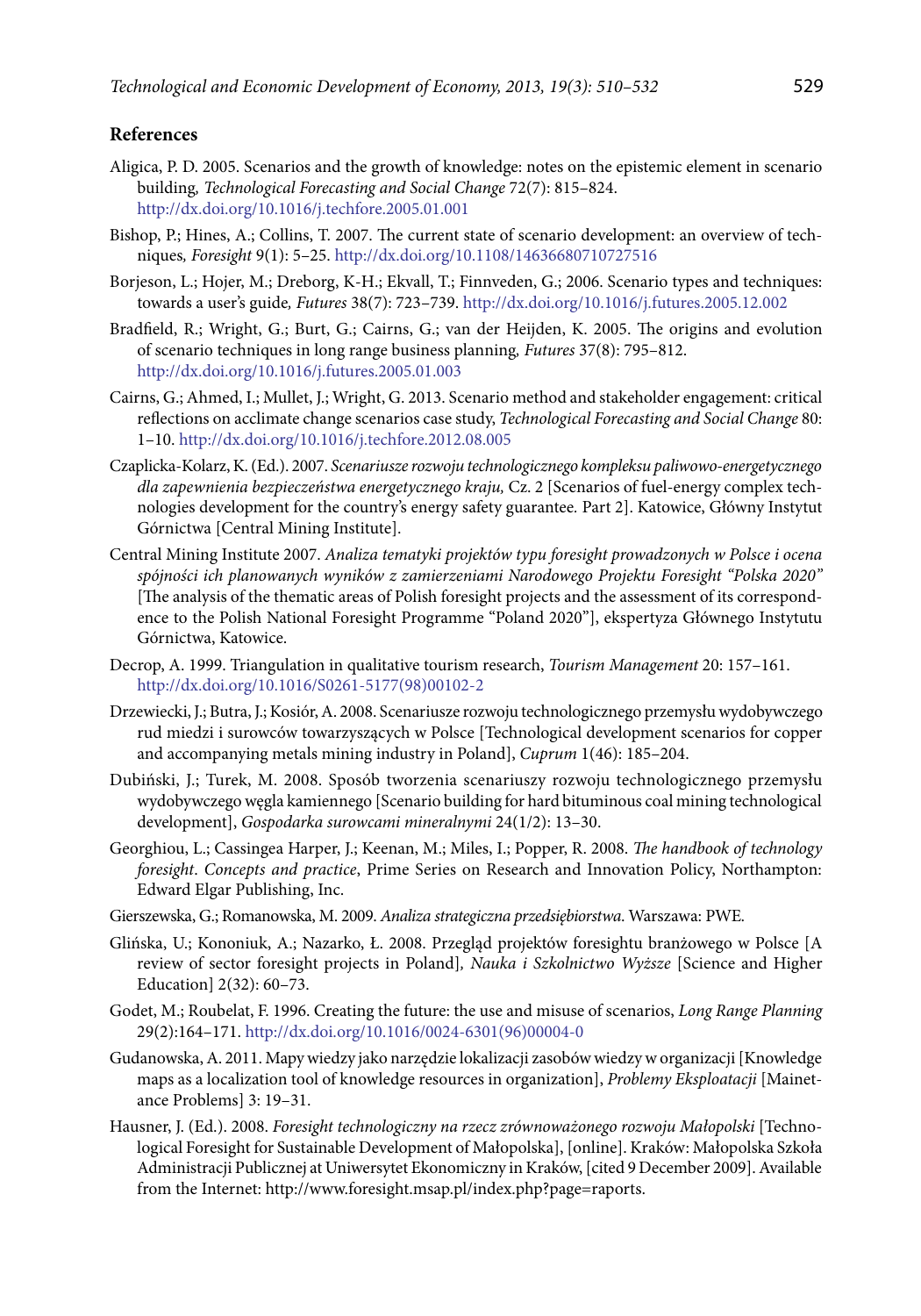- Heijden, K. 1996. *Scenarios the art of strategic conversation.* London: Wiley.
- Heijden, K.; Bradfield, R.; Burt, G.; Cairns, G.; Wright, G. 2002. *The sixth sense: accelerating organizational learning with scenarios*. Chichester: Wiley.
- Hiltunen, E. 2006. Was it a wild card or just our blindness to gradual change?, *Journal of Futures Studies* 11(2): 61–74.
- Jasiński, A. H. 1999. *Metodyka badań rynku* [The methodology of market research]. Białystok: Wydawnictwo Uniwersytetu w Białymstoku.
- Kleer, J.; Wierzbicki, A. 2009. *Narodowy program foresight Polska 2020: Dyskusja założeń scenariuszy*  [Polish national foresight programme "Poland 2020": The diccusssion of scenarios assumptions], Warszawa: Polska Akademia Nauk. Komitet Prognoz, 'Polska 2000 Plus'.
- Kononiuk, A. 2009. Sposoby identyfikacji zdarzeń bezprecedensowych jako remedium na uniknięcie bądź łagodzenie skutków potencjalnego kryzysu [Ways of identifying unprecedented events as a remedy for avoiding or moderating of effects of potential crisis], *Prace i Materiały Wydziału Zarządzania Uniwersytetu Gdańskiego* [Works and Materials of the Faculty of Management at the University of Gdansk] 3(2): 527–537.
- Kononiuk, A. 2010. *Metoda scenariuszowa w antycypowaniu przyszłości (na przykładzie Narodowego Programu Foresight "Polska 2020")*, Warszawa [Scenario analysis in future anticipation (in the light of the "Polish National Foresight Programme 2020"], unpublished PhD thesis, Warsaw University, Warsaw.
- Kononiuk, A. 2013. Foresight jako nurt badawczy w naukach o zarządzaniu [Foresight as a research trend in management sciences], *Współczesne Zarządzanie,* forthcoming.
- Kononiuk, A.; Magruk, A.; Nazarko, L. 2009. The concept of support group in the Polish National Foresight Programme "Poland 2020", in Matwiejczuk, W. (Ed.). *Zarządzanie organizacją w nowej rzeczywistości gospodarczej: wybrane problem*. Diffin, Warszawa.
- Kowalewska, A.; Głuszczyński, I. 2009. *Rola metody delfickiej w Narodowym Programie Foresight "Polska 2020"* [The role of Delphi method in the Polish National Foresight Program "Poland 2020"]. Warszawa: Pentor Research International.
- Lindgren, M.; Banhold, H. 2003. *Scenario planning, the link between future and strategy*. New York: Palgrave Macmillan.
- Magruk, A. 2009. 'Weak signals' w procesie zarządzania kryzysowego [Weak signals in the process of crisis management], *Prace i Materiały Wydziału Zarządzania Uniwersytetu Gdańskiego* 3(2): 517–526.
- Magruk, A. 2011. Innovative classification of technology foresight methods, *Technological and Economic Development of Economy* 17(4): 700–715.<http://dx.doi.org/10.3846/20294913.2011.649912>
- Miles, I.; Ravetz, J.; Ringland, G. 2007. *A specialised course on scenario building,* UNIDO*,* 5–8 November, Prague*.*
- Ministerstwo Nauki i Szkolnictwa Wyższego [Ministry of Science and Higher Education]. 2009. *Wyniki Narodowego Programu Foresight "Polska 2020"* [The results of the Polish National Foresight Programme "Poland 2020"]. Warszawa.
- Nazarko, J.; Ejdys, J. (Eds.). 2011. *Metodologia i procedury badawcze w projekcie Foresight Technologiczny NT for Podlaskie2020: Regionalna strategia rozwoju nanotechnologii* [Methodology and Research Procedures in Technology foresight "NT FOR Podlaskie 2020". Regional strategy of nanotechnology development]. Oficyna Wydawnicza Politechniki Białostockiej, Bialystok.
- Nazarko, J.; Wnorowski, H.; Kononiuk, A. (Eds.). 2011. *Analiza strukturalna czynników rozwoju nanotechnologii w województwie podlaskim* [Structural analysis of nanotechnology development factors in Podlaskie Voivodship]. Bialystok: Oficyna Wydawnicza Politechniki Białostockiej.
- Nazarko, J. (Ed.). 2012. *Badanie ewaluacyjne realizowanych w Polsce projektów foresight* [Evaluation research of the Polish foresight projects]*.* Warszawa: Ministerstwo Nauki i Szkolnictwa Wyższego.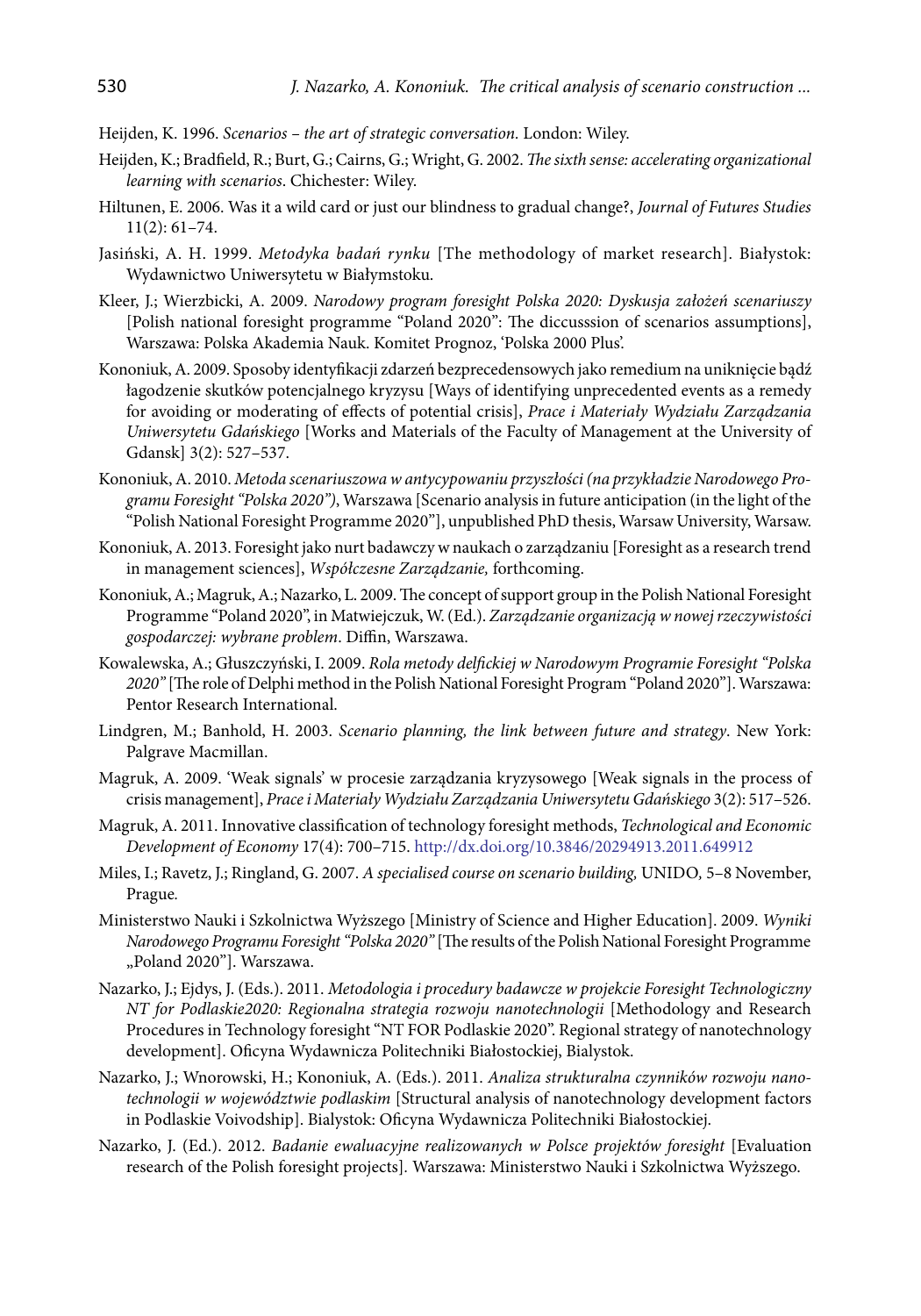- Nazarko, J; Glinska, U.; Kononiuk, A; Nazarko, Ł. 2013. Sectoral foresight in Poland: thematic and methodological analysis, *International Journal of Foresight and Innovation Policy* 9(1): 19–38. <http://dx.doi.org/10.1504/IJFIP.2013.051759>
- Notten, P. van; Rotmans, J.; Asselt, M. B. A. van; Rothman, D. S. 2003. An updated scenario typology, *Futures* 35: 423–443. [http://dx.doi.org/10.1016/S0016-3287\(02\)00090-3](http://dx.doi.org/10.1016/S0016-3287(02)00090-3)
- O'Keefe, M.; Wright, G. 2010. Non-receptive organizational contexts and scenario planning interventions: a demonstration of inertia in the strategic decision-making of a CEO, despite strong pressure for a change, *Futures* 42(1): 26–41. <http://dx.doi.org/10.1016/j.futures.2009.08.004>
- Perechuda, K.; Sobińska, M. 2008. *Scenariusze, dialogi i procesy zarządzania wiedzą* [Scenarios, dialogue and processes of knowledge management], Warszawa: Difin.
- Ringland, G. 1998. *Scenario Planning: Managing for the Future.* Chichester: Wiley.
- Rogut, A.; Piasecki, B. 2008. *Regionalna Strategia Innowacji dla województwa Łódzkiego* [Regional Innovation Strategy for the Łódzkie Voivodship]*,* RSI LORIS PLUS, Łódź: Społeczna Wyższa Szkoła Przedsiębiorczości i Zarządzania w Łodzi.
- Rogut, A.; Piasecki, B. 2011. *Podręcznik ewaluatora projektów foresight* [The handbook of foresight projects' evaluator]. Warszawa: Ministerstwo Nauki i Szkolnictwa Wyższego.
- Sacio-Szymańska, A.; Poteralska, B.; Mazurkiewicz, A. 2010. Zastosowanie metody roadmappingu technologicznego w projektach foresight [The application of road mapping method in foresight projects], *Zarządzanie i marketing. Zeszyty Naukowe Politechniki Rzeszowskiej* 17(3): 335–346*.*
- Saritas, O.; Nugroho, Y. 2012. Mapping issues and envisaging futures: an evolutionary scenario approach, *Technological Forecasting and Social Change* 79(3): 509–529. <http://dx.doi.org/10.1016/j.techfore.2011.09.005>
- Sarpong, D. 2011. Towards a methodological approach: theorising scenario thinking as a social practice, *Foresight* 13(2): 4–17.<http://dx.doi.org/10.1108/14636681111126210>
- Stake, R. E. 2009. Jakościowe studium przypadku [Qualitative case study] in Denzin, N. K.; Lincoln, Y. S. *Metody badań jakościowych,* PWN, Warszawa, vol. 1, 623–654.
- Stewart, C. C. 2008. Integral scenarios: reframing theory, building from practice, *Futures* 40: 160–172. <http://dx.doi.org/10.1016/j.futures.2007.11.013>
- Szewczyk, R. (Ed.). 2008. *Foresight województwa mazowieckiego. Krzyżowa analiza wpływów, scenariusze rozwoju, priorytetowe technologie* [Foresight for the Mazowieckie Voivodship. A cross analysis of influences, development scenarios, priority Technologies], [online], [cited 12 May 2010] Available from Internet: www. formazovia.pl.
- Tsoukas, H.; Shepherd, J. 2004. *Managing the future, foresight in the knowledge economy*. Bodmin: Blackwell Publishing.
- Van der Heidjen, K.; Schutte, P. 2000, Look before you leap: key questions for designing scenario applications, *Scenario and Strategy Planning* 1(6): 20–24.
- Vliet, M. van; Kok, K.; Veldkamp, A.; Arkki, S. 2012. Structure in creativity: an exploratory study to analyse the effects of structuring tools on scenario workshop results, *Futures* 44(8): 746–760. <http://dx.doi.org/10.1016/j.futures.2012.05.002>
- Wójcicki, J. M.; Ladyzynski, P. 2008*. System monitorowania i scenariusze rozwoju technologii medycznych w Polsce* [Monitoring System and Scenarios of Medical Technologies Development in Poland].Warszawa.
- Zavadskas, E. K.; Turskis, Z. 2010. A new additive ratio assessment (ARAS) method in multicriteria decision-making, *Technological and Economic Development of Economy* 16(2): 159–172. <http://dx.doi.org/10.3846/tede.2010.10>
- Zurek, M. B.; Henrichs, T. 2007. Linking scenarios across geographical scales in international environmental assessments, *Technological Forecasting and Social Change* 74 (8): 1282–1295. <http://dx.doi.org/10.1016/j.techfore.2006.11.005>